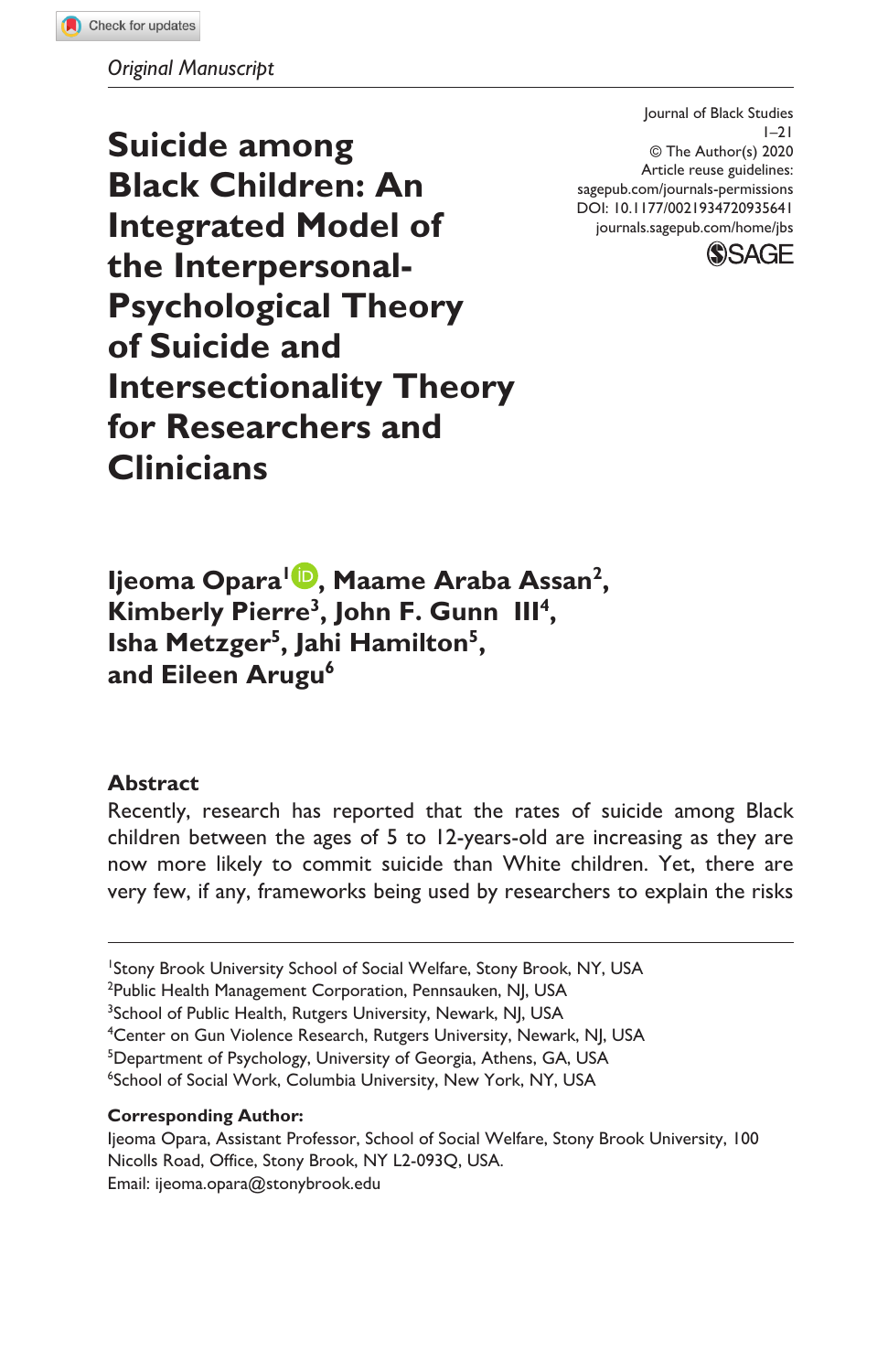of suicide among Black children. Suicide research has overwhelmingly been focused on White youth thus leaving a critical gap in suicide research. This conceptual paper provides an integrated framework using the Interpersonal-Psychological Theory of Suicide and Intersectionality theory, as a guide for researchers, clinicians, and practitioners to incorporate culturally appropriate techniques in their work as a way to prevent suicide among Black children. This framework highlights racial discrimination, mental health, socioeconomic status, and sexual/gender minority status to be the most preeminent, yet understudied factors leading to suicide risk among Black children in the United States.

#### **Keywords**

suicide, Black children, mental health, racial discrimination

## **Introduction**

Death by suicide is a serious public health issue for children in the United States. Among Black children under 12 years of age, there has been a statistically significant increase in death by suicide and suicidal ideation in recent years (Bridge et al., 2018; Lindsey et al., 2019). As a result, in the last decade, suicide has increased from the third to the second leading cause of death in adolescents 11 to 18-years-old (Curtin & Heron, 2019). Although suicide researchers have historically examined suicidal ideation among White children, researchers and clinicians may be unaware of the potential risk factors of suicide for Black children. Due to these disparities in research and practice, Black children continue to be at heightened risk of dying by suicide without interventions being developed and tested with the proper cultural considerations for this group.

The current article provides a review on risk factors that may lead to death by suicide among Black children. Using a well-established framework for suicidal thoughts and behaviors, we incorporate a broader intersectional context to attempt to explain suicidal behavior among Black children in the United States. This article aims to provide one of the first integrated conceptual theoretical frameworks for researchers and clinicians studying suicide among Black children using the Interpersonal-Psychological Theory of Suicide and Internationality Theory. Due to the complex nature of this phenomena, this manuscript provides innovative and race-specific implications for researchers, clinicians, and policy makers to reducing suicidal thoughts, behaviors, and overall death by suicide among Black children.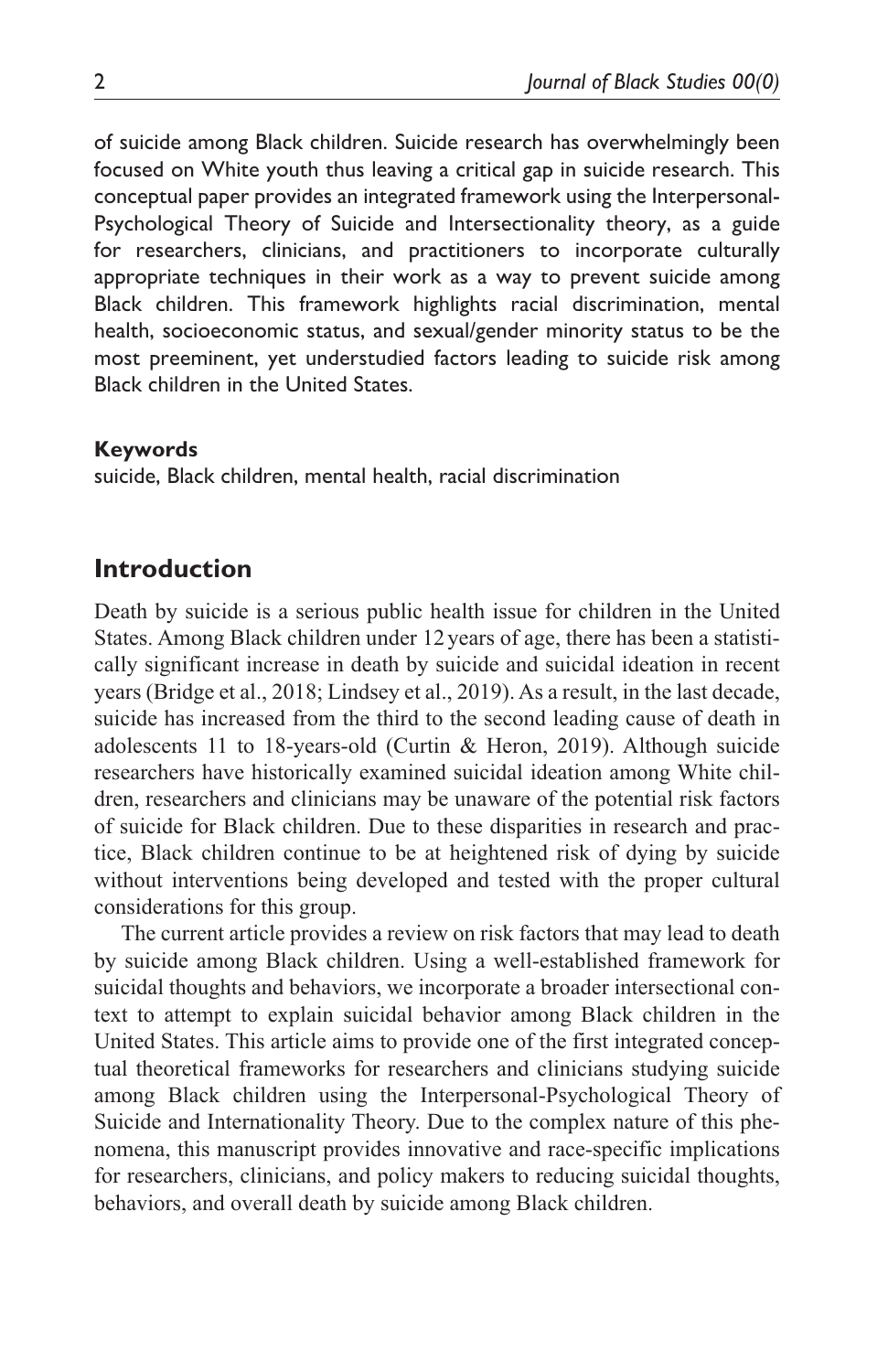### *Risk Factors*

Understanding the sudden rising rates of suicide among Black children has been difficult to conceptualize for suicide and mental health researchers. However, the few studies that have acknowledged the recent trend, have consistently provided support for acknowledging mental health outcomes as being the top risk factor for suicide ideation, suicidal behavior, and death by suicide among Black children (Bridge et al., 2018; Lindsey et al., 2019; Switzer, 2019). As Black children have a unique social location in U.S. society, it is important to examine this phenomenon by centering specific risk factors through a racial context. The complexity of childhood and adolescence including identity formation and vulnerability to risk-taking can exacerbate the likelihood of experiencing poor mental health outcomes to an already marginalized group. Therefore, we highlight in this article four important factors that may explain the recent rise of suicidal behaviors among Black children: (1) Mental Health; (2) Socioeconomic Status; (3) Racism and discrimination; and (4) Sexual and Gender Minority Status. It is important to note that we acknowledge that the risk factors mentioned are not exhaustive of other potential stressors that can increase suicide ideation and behaviors among Black children. However, we posit that these risk factors should be further explored.

*Mental health.* Difficulties managing mental health has been consistently shown to contribute to suicidal thoughts and behaviors (Brailovskaia et al., 2018; Phillips, 2010). Black children who are living with a mental health disorder, are often less likely to have a mental health condition officially diagnosed, perhaps due to access issues (Lê Cook et al., 2013). Despite the need for effective mental health treatment for Black children, access to mental health services are limited as these services are often inaccessible or unavailable in neighborhoods where Black children are most likely to reside in (Barksdale et al., 2010; Murry et al., 2011).

Mental health stigma and medical mistrust within the Black community may further contribute to disparities in mental health among Black children. The patient/provider relationship can be negatively impacted by perceived racism and discrimination, which in turn can affect the decisions that Black children and their families make regarding their health. Information about unethical medical experiments such as the Tuskegee syphilis study has been passed down through multiple generations of African American families in the United States and contribute to beliefs and mistrust of the healthcare system (Amutah-Onukagha et al., 2018). Due to this mistrust, Black children may be encouraged to seek help from family members or taught to pray for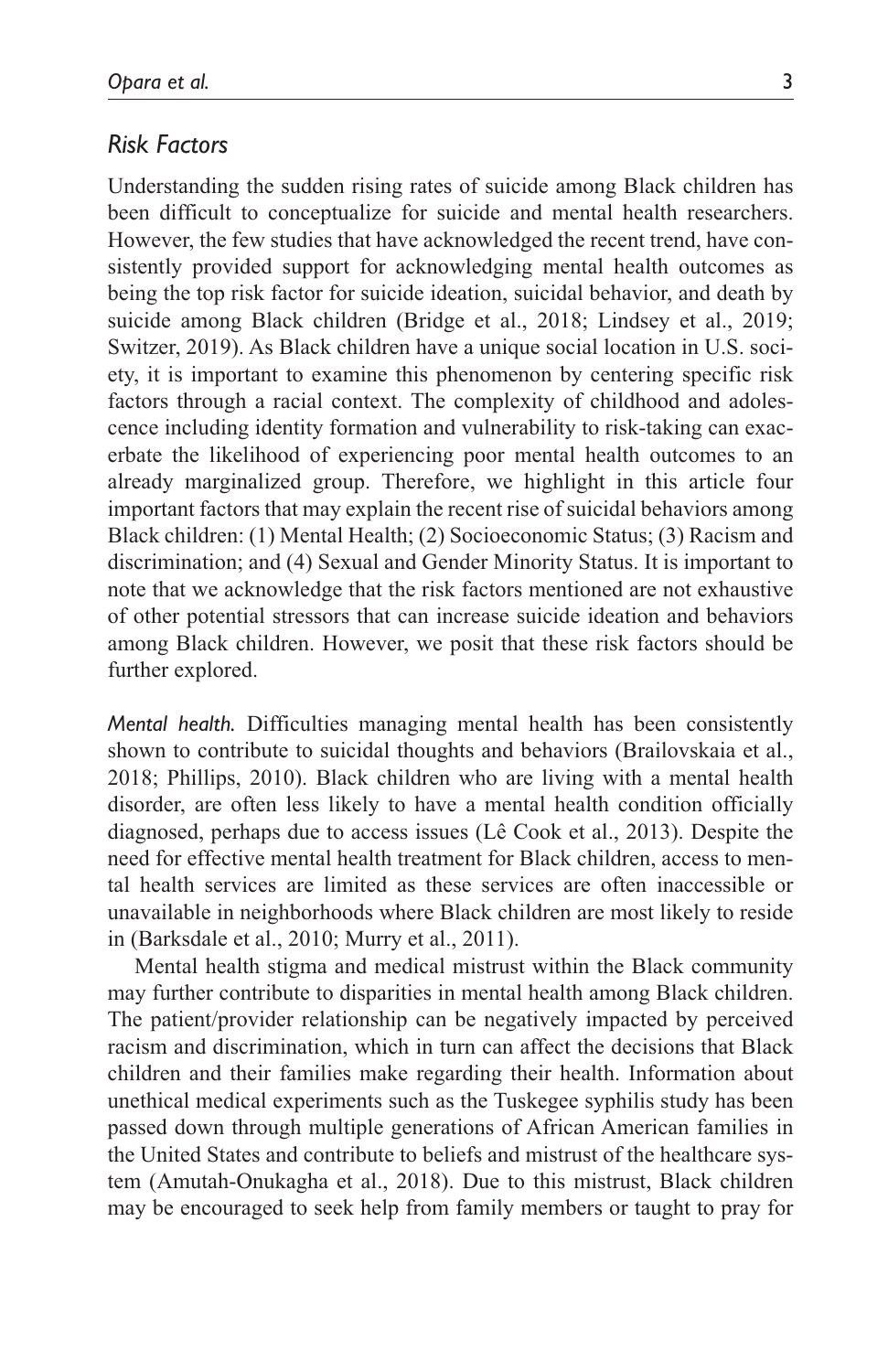solutions to their mental health issues rather than going to a trained mental health professional (Lindsey et al., 2013). As children have limited mobility to their age and are less autonomous than adults, the decision to seek mental health services often resides in parents/guardians and educators within the child's life (Opara et al., 2019).

In addition to researchers and practitioners exploring ways to reduce disparities in mental health through increasing access on the organizational level (e.g., offering bus passes to caregivers with transportation barriers and childcare to parents of multiple children) and reducing stigma and mistrust on the individual level (e.g., through discussing issues of confidentiality and privacy with parents) to ensure treatment attendance and engagement. Particularly for youth whom live in under-resourced neighborhoods where mental health clinics are scarce. Schools with high-minority populations, are less likely to have mental health clinicians available for students due to budget cuts, high student populations, and being overworked (Farahmand et al., 2011). Therefore, an important and significant gap in mental health services within schools and under-resource neighborhoods where Black children reside may have a devastating impact on suicidal behavior among Black children.

*Neighborhood context and socioeconomic status.* In the United States, race has been found to be a predictor of socioeconomic status (Respress et al., 2018). Among socioeconomic status, there is significant variation in economic levels between Blacks and Whites. Relative to Whites, Blacks are disproportionately overrepresented in the lowest socioeconomic status categories (Miller & Taylor, 2012). U.S. Census data reveals that Blacks are less likely than Whites to graduate from high school or college, have lower average annual incomes, and lower median net worth than Whites (U.S. Census, 2018). As a result, these differences in socioeconomic status likely predispose Black children whose families belong to lower socioeconomic levels, to experience excessive hardships that leave them at greater risk for poorer mental health symptoms such as depression and anxiety than Whites.

In addition to poverty, research suggests that Black children residing in urban, under-resourced low-income environments often experience a greater risk of mental illness due to increased exposure to community violence, gang activity, and drug use (Cullins et al., 2019; Hastings & Snowden, 2019). Specifically, for Black children, early and late adolescents, exposure to violence has been linked to greater post-traumatic stress disorder (PTSD) and depressive symptoms (Davis & Stevenson, 2006). Racially segregated and under-resourced neighborhoods are often outcomes of systemic and structural racism resulting in poor educational outcomes for students, high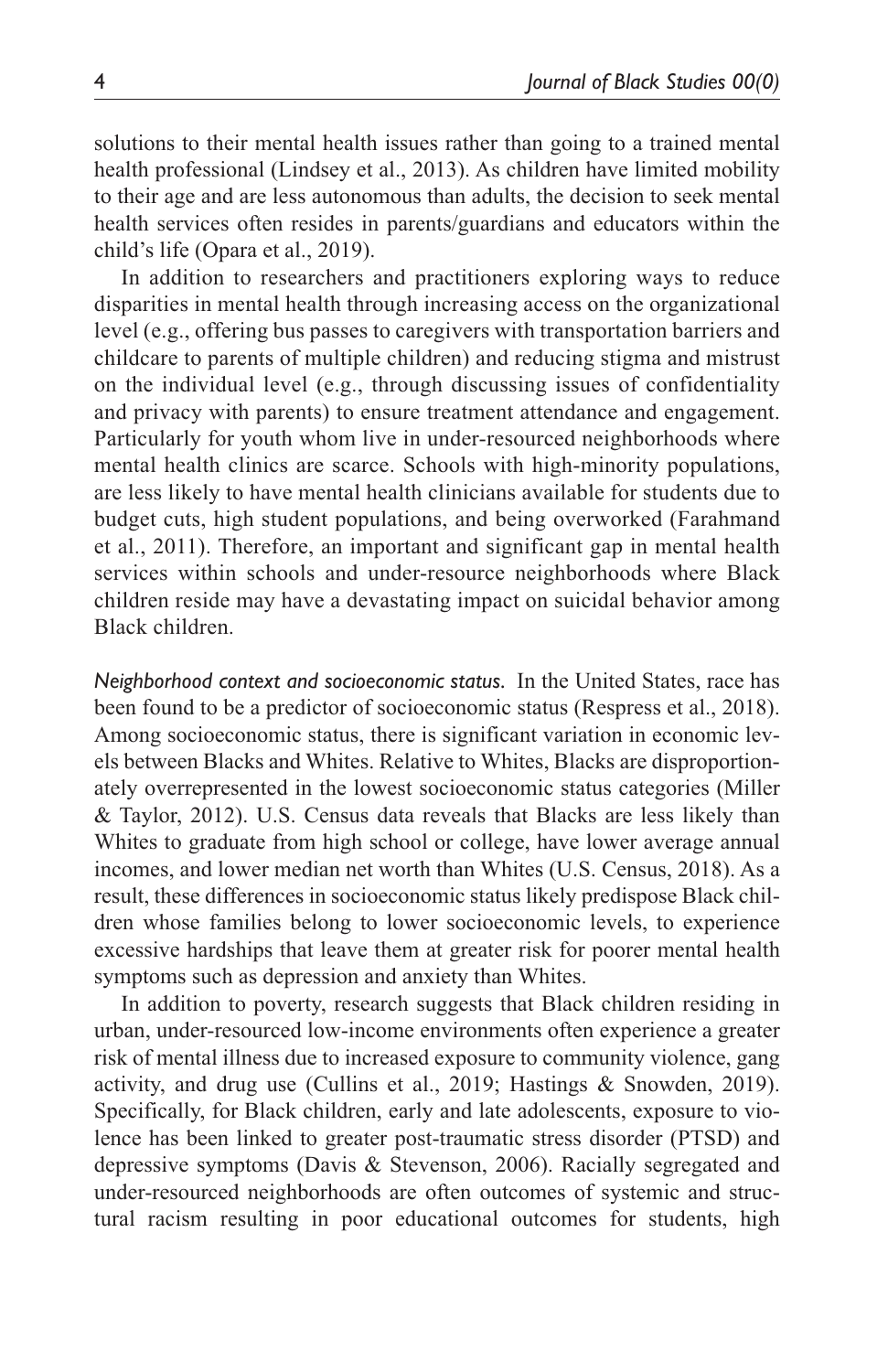unemployment rates, crime, violence, and inadequate housing whom reside in such neighborhoods (Miller & Taylor, 2012). Due to this inequity, feelings of hopelessness, despair, and internalized anger among children can become normalized in such communities and lead to feelings of anger and depression (Pinderhughes et al., 2015). Research has shown that depression among Black children is often "masked" as anger resulting in aggressive behaviors that can lead to suspension and expulsion in schools and out-of-school settings (Assari et al., 2018; Mallet, 2016). Masked anger reveals a deeper layer of identifying depression in Black children because symptoms that are typically associated with depression in children from other racial backgrounds are not as easily identifiable in Black children (McLaughlin et al., 2007). Black children's behaviors and symptoms may be perceived as irritability and aggression as opposed to sadness and decreased energy when dealing with depressive symptoms, paranoia, or anxiety (Clarke & Mosleh, 2015). Such findings indicate that clinicians may not be aware of how to accurately assess for and identify symptoms of depression and anxiety in Black children whose symptoms may manifest differently. Thus, missing a crucial opportunity to intervene.

*Perceived racism and discrimination.* In addition to being misdiagnosed, there are culturally specific factors that contribute to depressive symptomology and other mental illnesses for Black children in the United States. One significant factor contributing to the onset of depressive symptoms and suicide is the experience of racial discrimination (Lanier et al., 2017; Seaton et al., 2010). Racial discrimination is the process of excluding, or discriminating against a group or individual based on their race in an unfair manner. English et al. (2014) found that racial discrimination was associated with participation in delinquency and suicide ideation among Black children. Lambert et al. (2009) examined mental health symptoms its association with racism and discrimination and found that Black children who are exposed to racism and discrimination both at the individual level and community level have higher rates of depressive symptoms compared to other racial and ethnic groups. Socioeconomic status and gender differences may be present in the relationship between racial discrimination, mental health symptoms, and suicide ideation. Chambers and Erausquin (2018) found that Black youth from lower socioeconomic statuses were more likely to report higher levels of racial discrimination and exhibit low levels of academic self-concept. Another study, found similar results, indicating that Black male middle school students experienced racial discrimination and higher suicidal ideation than Black female students although Black female middle childhood students had higher rates of depressive symptoms in the study (Lambert et al., 2009).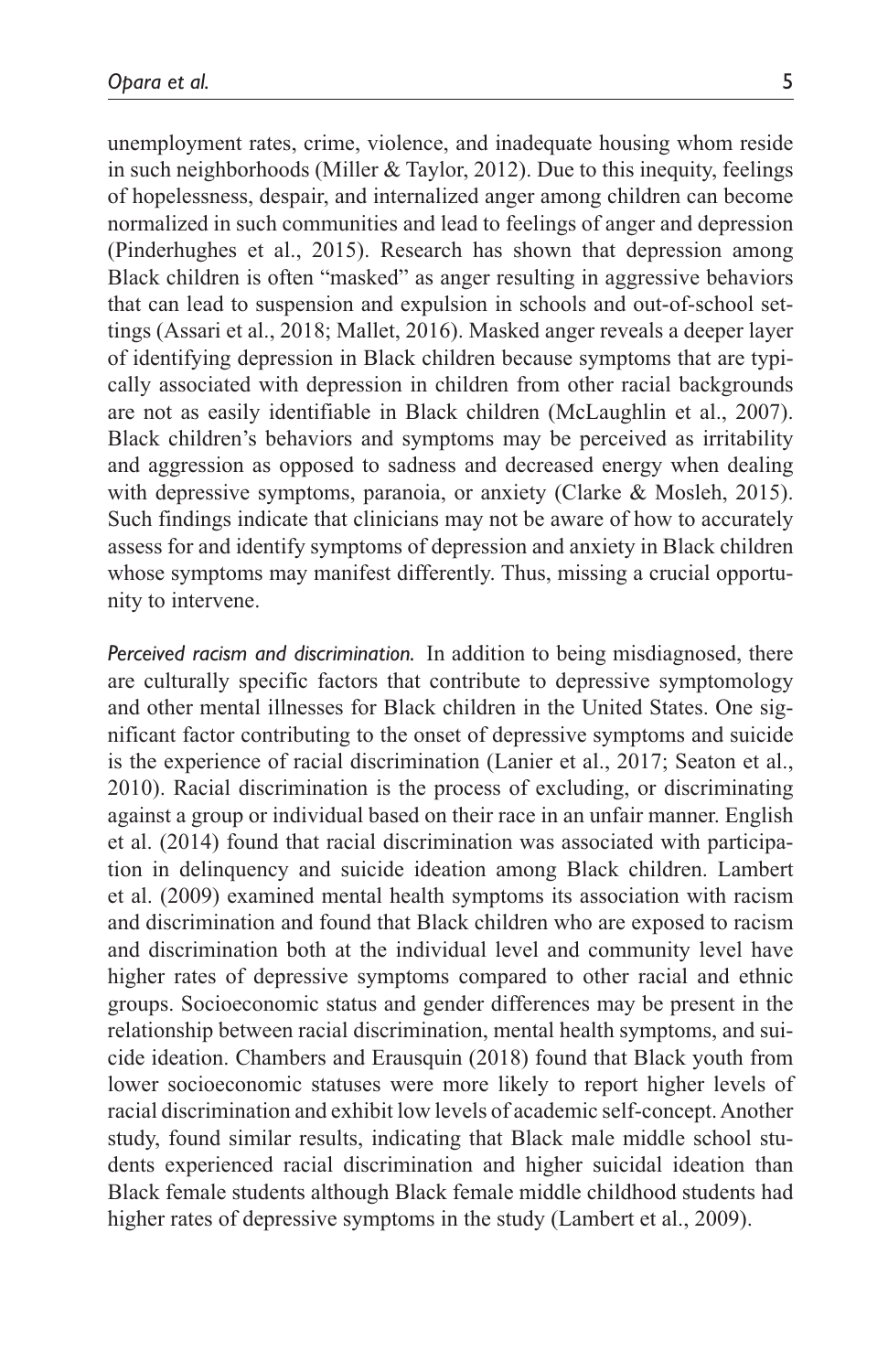There is emerging evidence that shows the association between racial discrimination, stress and trauma which results in poor mental health outcomes among Black youth (Hope et al., 2015; Keels et al., 2017; Metzger et al., 2017, 2018). Even more alarming are the effects of racial discrimination on the arousal system which can negatively impact stress regulation systems (Berger & Sarnyai, 2015). This finding reveals that traumatic stress through racial discrimination may be a pathway for increased risk for psychopathology, including suicidal behavior (Polanco-Roman et al., 2019). Race-related trauma stress has been conceptualized in the literature to be one of the leading causes for mental health symptoms among Black youth (Henderson et al., 2019). Black children experience higher levels of discrimination and violence from their teachers and peers when compared to other racial groups (Respress et al., 2018). Within the school context, school officials such as resource officers and security guards have been found to exert more force against Black children and arrest them at higher rates—contributing significantly to the school to prison pipeline theory (Mallett, 2017; Merkwae, 2015). Even among interactions that are not overt such as micro-aggression, Black children tend to encounter numerous subtle racial microaggressions in school settings leaving them to have elevated levels of psychological distress and poor mental health outcomes (Baker, 2017). These occurrences can have a profound effect on Black youth across the lifespan as well. Keels et al. (2017) found in their longitudinal study that among Black youth whom experienced microaggressions in high school, continue to experience greater depressive symptoms at the start of college. More recently, Henderson et al. (2020) found in their phenomenological examination of racial discrimination among Black youth, that participants experienced multiple occurrences of subtle assaults, microaggressions, and racial slights while in school. Participants in the study also admitted to exhibiting feelings of anger, sadness, and depressive symptoms due to the racial discrimination.

Very limited research has focused on racism and discrimination and its association with suicide ideation solely among Black children. One of the few studies to examine the relationship between racial/ethnic discrimination and suicidal behavior among Black youth found a significant association across both boys and girls (Assari et al., 2018). Further, Gunn et al. (in preparation) explored the role of self-worth, social support, and racial discrimination in the development of suicidal thoughts across two waves of data from the Maryland Adolescent Development in Context Study (MADICS). Findings indicated an interactive effect between self-worth and perceptions of racial discrimination wherein suicidal thoughts were elevated among Black youth (specifically boys) who perceived racial discrimination as high while also having high self-worth, indicating, perhaps, that they were aware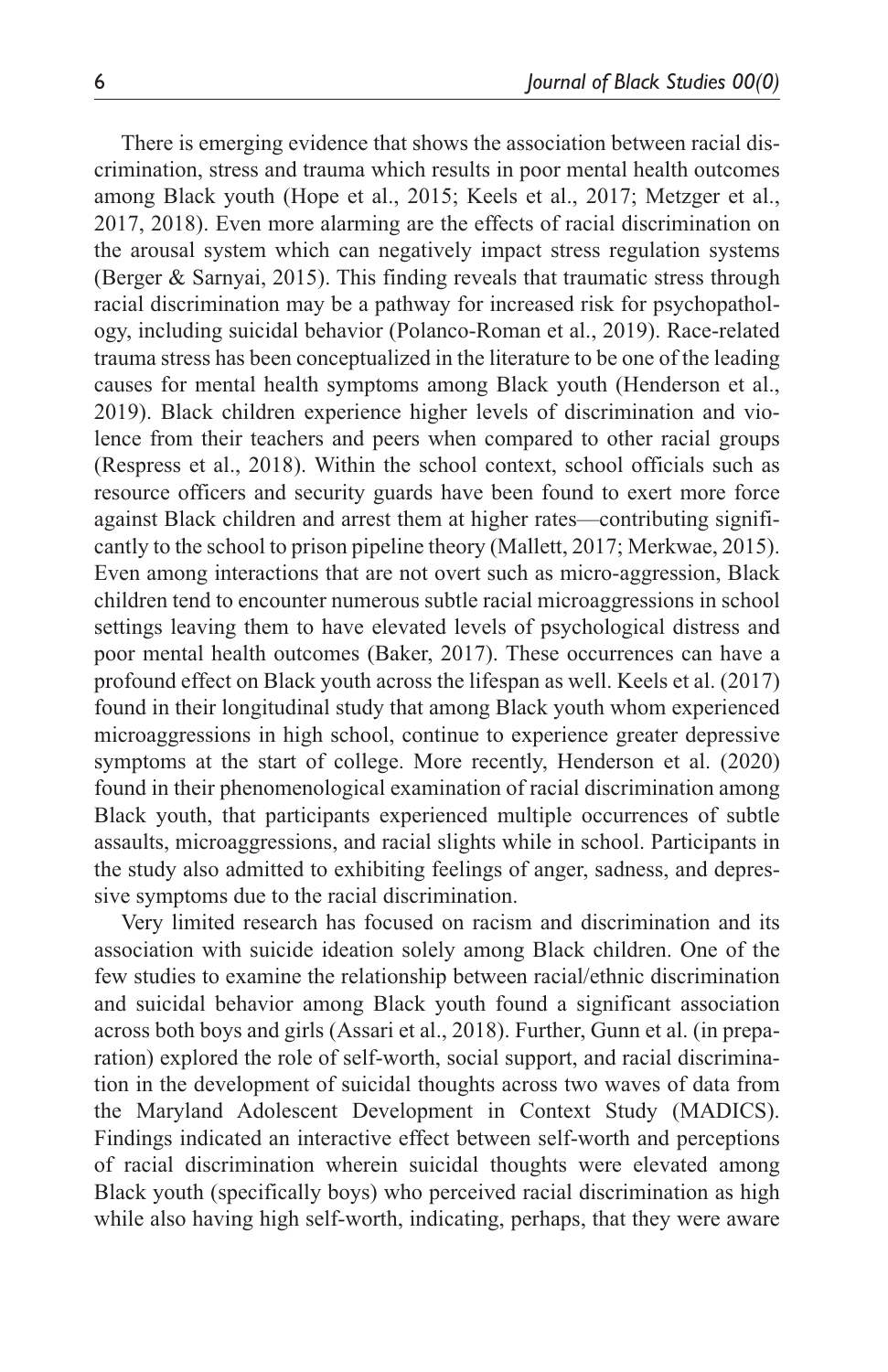of their worth but understood that they would be discriminated against regardless. Due to the extant literature on racial discrimination and mental health among Black children, it is essential that researchers begin to further explore prevention strategies that can buffer the effects of racial discrimination among children.

*Sexual and gender minority status.* Another risk factor that has been underexplored in research sexual orientation and gender identity among Black youth. Lesbian, gay, bisexual, transgender, and queer youth (LGBTQ) are twice as likely to report suicidal ideation and to attempt suicide than their heterosexual counterparts (Gomez et al., 2011; Grossman & D'Augelli, 2007; King et al., 2008; Stone et al., 2014). Many of these studies of LGBTQ youth can say little about why these rates are higher. However, other smaller studies have demonstrated that multiple factors including increased internalized homophobia and increased religious context of upbringing (Gibbs & Goldbach, 2015), increased rates of victimization (bullying and sexual abuse), and increased rates of depression (Lardier et al., 2017; Mereish et al., 2013), higher levels of perceived discrimination (Huebner et al., 2014) and gender nonconformity—all contribute to increased rates of suicide among LGBTQ youth (Mustanski & Liu, 2013). In addition to lack of interpersonal and social supports that LGBTQ youth may lack, those living in under-resourced environments and of lower socioeconomic background may experience more hardships, exposure to violence, added level of racial discrimination, and poverty related conditions. Furthermore, patterns of suicide and suicidal thoughts are even higher among LGBTQ youth of color living in an urban setting (Lardier et al., 2017). Few studies that have solely examined differences between Black LGBTQ youth and White LGBTQ youth found that Black LGBTQ youth were at elevated risk for death by suicide and suicidal thoughts compared to their counterparts and White LGBTQ youth (Cochran et al., 2007; Meyer et al., 2008). The intersection of multiple marginalized identities (e.g., sexual/gender minority and ethnic/racial minority) can increase an individual's likelihood of experiencing discrimination and the resulting psychological consequences (Sutter & Perrin, 2016). In addition to experiencing racism and microaggressions outside of the LGBTQ community, LGBTQ racial minorities may experience racism in relationships and social networks within the LGBTQ community.

Within the Black community, Black children whom identify as LGBTQ may not feel supported or comfortable is discussing their identities which may lead to even further marginalization, rejection, and discrimination within their community (Chu, Khoury, et al., 2017). The relationship of Black people within the Black community may provide meaningful evidence of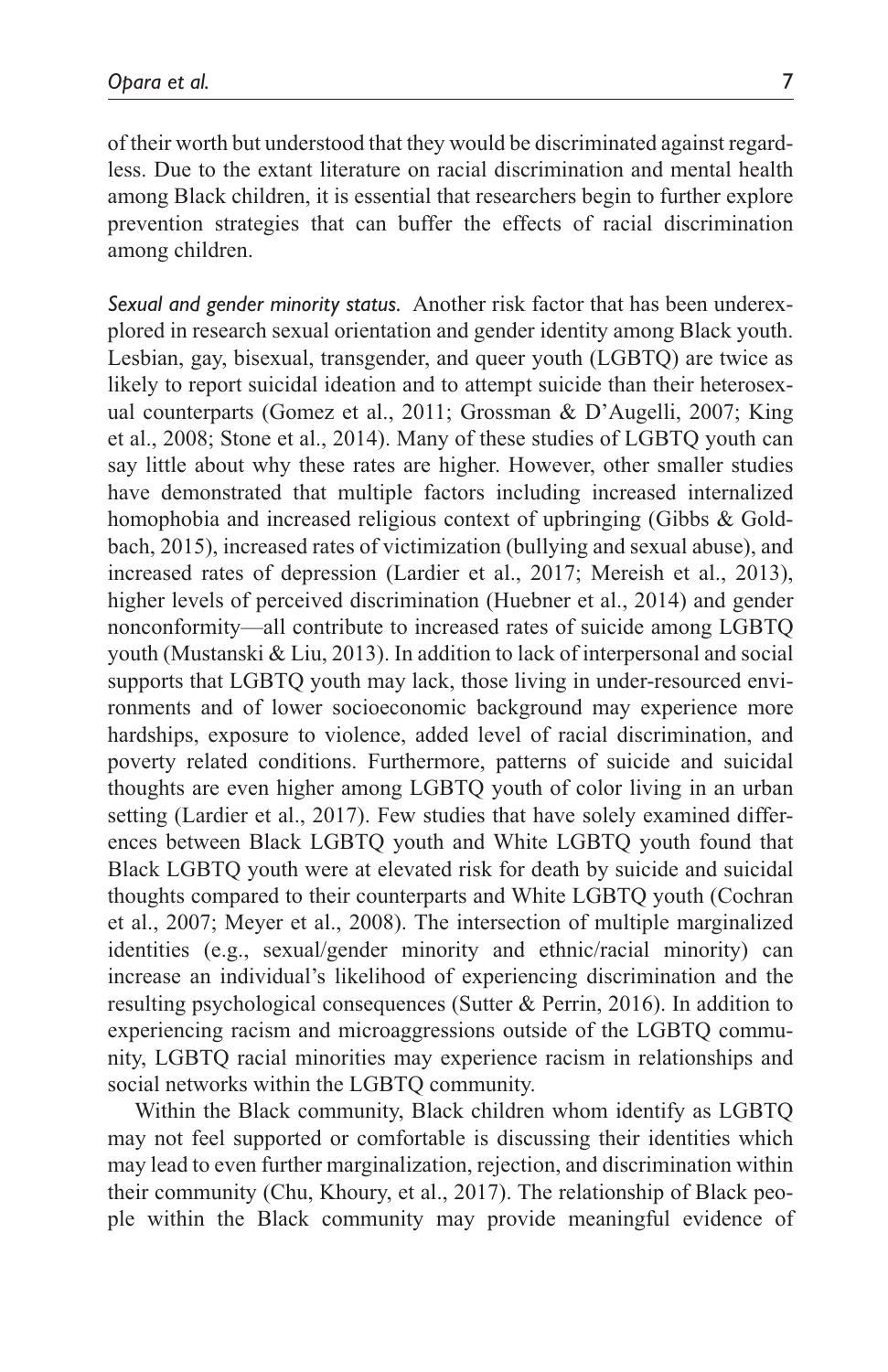pathways to and predictors of suicide ideation and behaviors among Black children. Dawson (1994) hypothesizes that the fate of a Black individual is intuitively linked with the fate of the Black community as a whole. That is, Black individuals who believe their personal fate depends on the sociopolitical destiny of the Black community in the United States may be more inclined to act in ways that politically support the Black community. Given the unique experiences of having multiple marginalized identities (both Black and LGBTQ), questions remain regarding how Black LGBTQ youth connect their own identity both through racial, sexual, and gender identity. Heteronormative actions and behaviors have been believed to be the gold standard within the Black community (McGuire et al., 2017). Given that the early to late adolescent period emphasizes on identity formation and understanding who one is relation to society. This period of exploration can have a profound effect on LGTBQ Black youth leading to isolation within society and Black community together.

# **Conceptual Framework**

# *Interpersonal-Psychological Theory of Suicide through an Intersectional Framework*

We posit that in order for researchers and clinicians, to understand the increasing number of suicides among Black children, we must understand the intersecting factors that may contribute to their risk. As we understand the risks of suicidal thoughts and behaviors, we can then begin to develop effective prevention strategies to protect Black children (e.g., teaching emotional regulation and cognitive restructuring in response to discrimination based on intersecting identities, such as race, gender, class, sexual orientation). Such strategies, we presume, are going to be different from other children based on the multiple domains of marginalized identities that Black children belong to. To accurately discuss the experiences of Black children, it would be a disservice to fail to incorporate a theory that specifically acknowledges the social locations that have placed Black children in America at risk. Within this framework, we have integrated two theories: One that describes how multiple forms of oppression can affect individuals and families, and lead to barriers to forming healthy relationships and producing negative outcomes (Intersectionality theory; Crenshaw, 1991) and another theory that explores the motivating factors that can lead to death by suicide (the Interpersonal-Psychological Theory of Suicide, IPTS).

Researchers often view salient contextual variables such as race, ethnicity, gender, sexual orientation, socioeconomic status/class, education level, and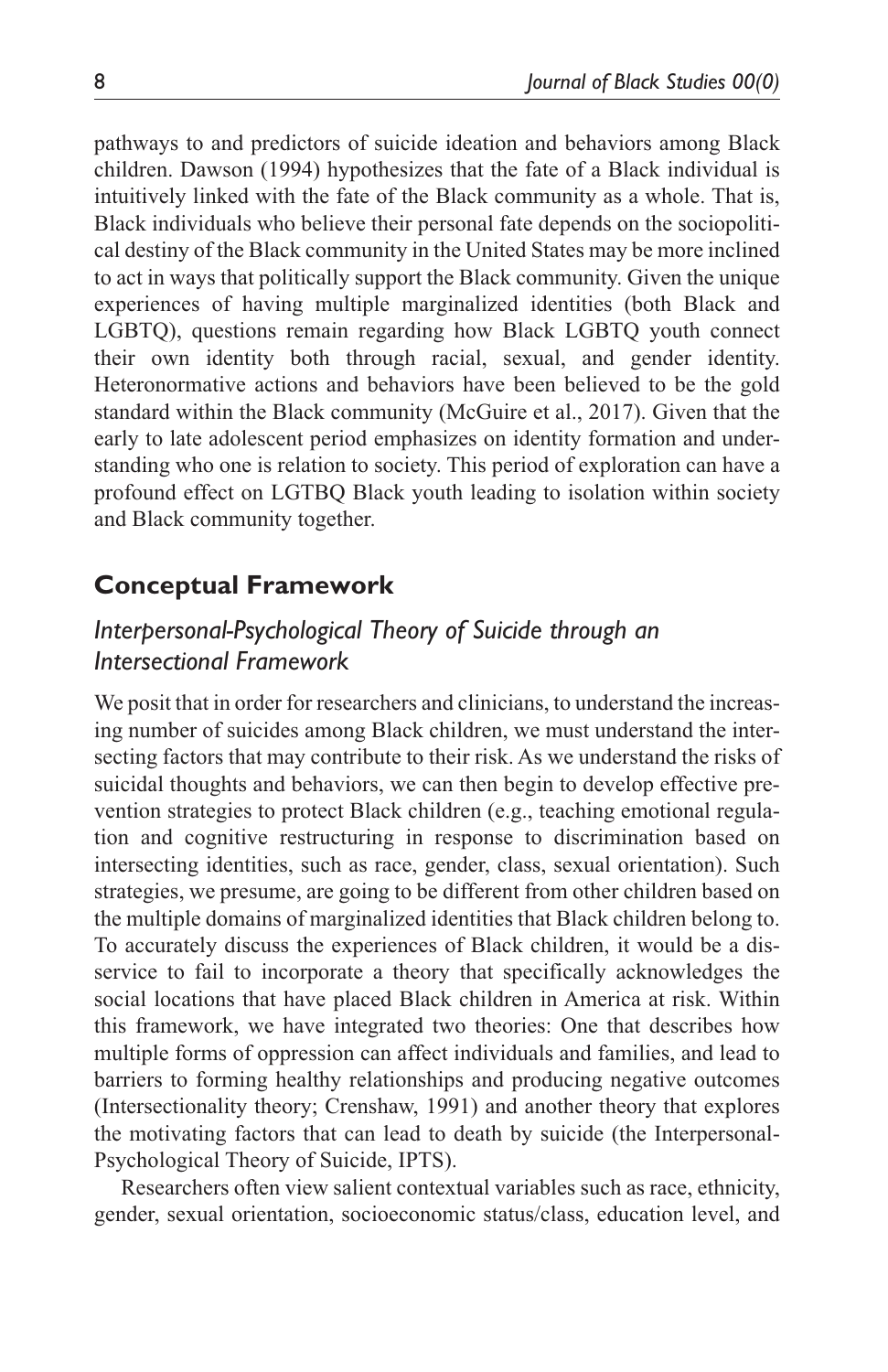ability as separate sociocultural demographic variables that rarely influence one another. Yet, intersectionality theorists contend that contextual variables intersect and influence one another, resulting in specific and unique outcomes (Crenshaw, 1991). Although intersectionality has been conceptualized in various ways, researchers suggest that an individual's multiple identities interact and intersect to shape personal experiences (Crenshaw, 1991), and at times form "intersecting oppressions . . . that work together to produce injustice" (Collins, 2000, p. 18).

One challenge that remains is reconciling current theoretical frameworks of suicidal thoughts and behaviors with our growing understanding of intersectionality, particularly as it pertains to LGBTQ youth. Of these frameworks, the IPTS holds a commanding presence within the field of suicidology and has led to a large body of literature (Chu, Buchman-Schmitt, et al., 2017). The IPTS was first proposed by Joiner (2005) and later expanded on by Van Orden and colleagues (2010). According to the IPTS, the motivation for suicide is the result of the co-occurrence of two interpersonal-psychological factors: (1) thwarted belongingness and (2) perceived burdensomeness. Thwarted belongingness is a general sense of disconnect from others and a sense that one does not belong ("No one cares about me," "I am alone"). It is the deprivation of the need to belong, a vital psychological need of all humans (Van Orden et al., 2010). Perceived burdensomeness refers to perceptions that you are a detriment to those around you or you are a liability ("Others would be better off without me" "I am a burden"). When both are present, according to the IPTS, the motivation to die by suicide is present.

To understand the transition from suicidal thoughts/desire to actual behavior the IPTS introduces a third concept: the acquired capability for suicide. The acquired capability for suicide refers to the difficulty inherent in suicidal behavior. Suicide often involves violent, painful methods that require a person to face the fear of pain and death. According to the IPTS, only those who have acquired the capability for suicide have the knowhow to engage in behavior likely to lead to death. As an example of this, males are posited to have higher acquired capability due to their engagement in more violent behavior and therefore they are more likely to die by suicide (in the US, males die at a ratio of 3.5:1, Drapeau & McIntosh, 2018). Van Orden and colleagues (2010) expanded on the original framework of Joiner (2005) by incorporating into the model a longstanding risk factor for suicide: hopelessness. Hopelessness has a long history in suicidology, first proposed by Beck and colleagues as part of their cognitive model for suicidal behavior (Beck, Brown, & Steer, 1989). Hopelessness involves a pessimistic and often bleak outlook on current and future circumstances ("Things will not get better").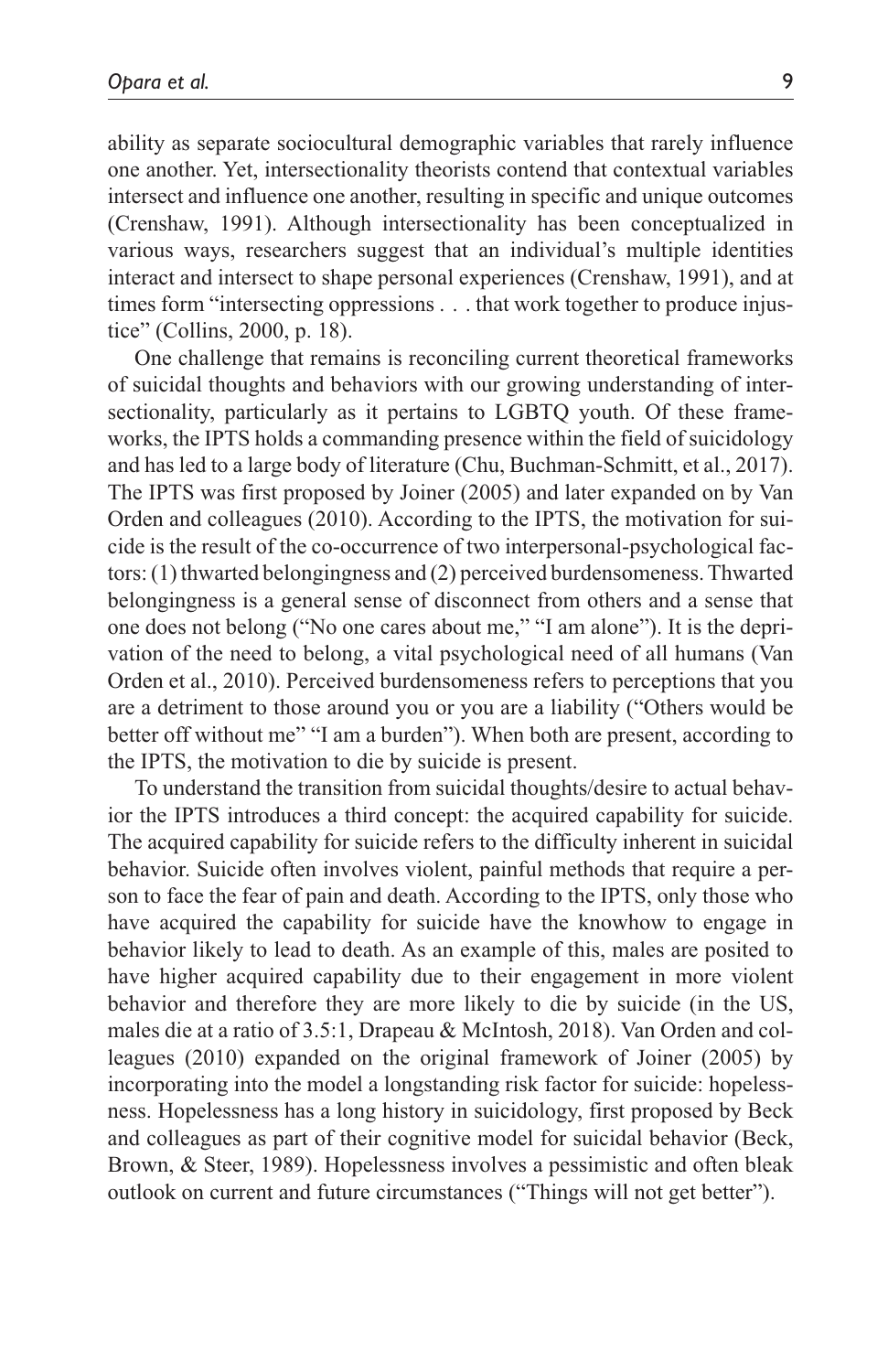Generally, research has found support for the IPTS (Chu, Buchman-Schmitt et al., 2017) though the strength of this support has been challenged as well (Ma et al., 2016). What is clear, however, is that the majority of the research exploring the IPTS focuses on White, non-Hispanic participants. Of the 143 samples utilized in the meta-analysis by Chu, Khoury et al. (2017), over 63% of the participants were White, non-Hispanic. This is partly driven by the use of cross-sectional convenience samples but may also be a byproduct of the central focus of much of suicidology. Recent work has criticized modern theories of suicide for their focus on individual psychology and the dismissal of many factors that influence suicide externally as opposed to internally (Standley, 2020; Hjelmeland & Knizek, 2020; Abrutyn & Mueller, 2019). Abrutyn and Mueller (2019) called for a shift in focus to include sociological and cultural factors into the study of suicidal behavior while Standley (2020) argued for more focus on intersectionality and socioecological approaches to understanding suicide. Hjelmeland and Knizek (2020) more directly criticized the focus of the IPTS on "three *internal/psychological* factors only" thereby reducing suicide to simplistic rather than more accurately complex explanations (Hjelmeland & Knizek, 2020, p. 168). The goal of this paper is to build on these recent criticisms by situating the IPTS's internal risk factors within a broader intersectional and non-psychological focus. This may very well enable just the type of shift needed as well as shed much needed light on the development of suicidal thoughts and behaviors among Black children. In order to do this, we conceptualize the role of the various risk factors discussed thus far using a bioecological model (Bronfenbrenner & Morris, 2006) that takes into account characteristics of the individual (such as those proposed by the IPTS) as well as factors from a number of interacting systems.

Figure 1 attempts to highlight how this might be done. While the majority of work in mainstream suicidology focuses on the individual level (e.g., feelings/cognitions relevant to suicidal thoughts and behaviors such as thwarted belongingness or perceived burdensomeness)—this model places the individual characteristics associated with suicide within a broader context. Black children experiencing suicidal thoughts and behaviors may very well be experiencing the psychological characteristics outlined by the IPTS model but they are doing so within a broader system. Black children who experience suicidal thoughts have possibly not only experienced perceptions of burdensomeness or lack of belonging but may have experienced racial discrimination within their immediate environment and within the broader culture. Each of these systems in turn interact with one another. Black children's feelings of hopelessness, thwarted belongingness, or perceived burdensomeness do not exist within a vacuum. Such feelings can be amplified by factors in their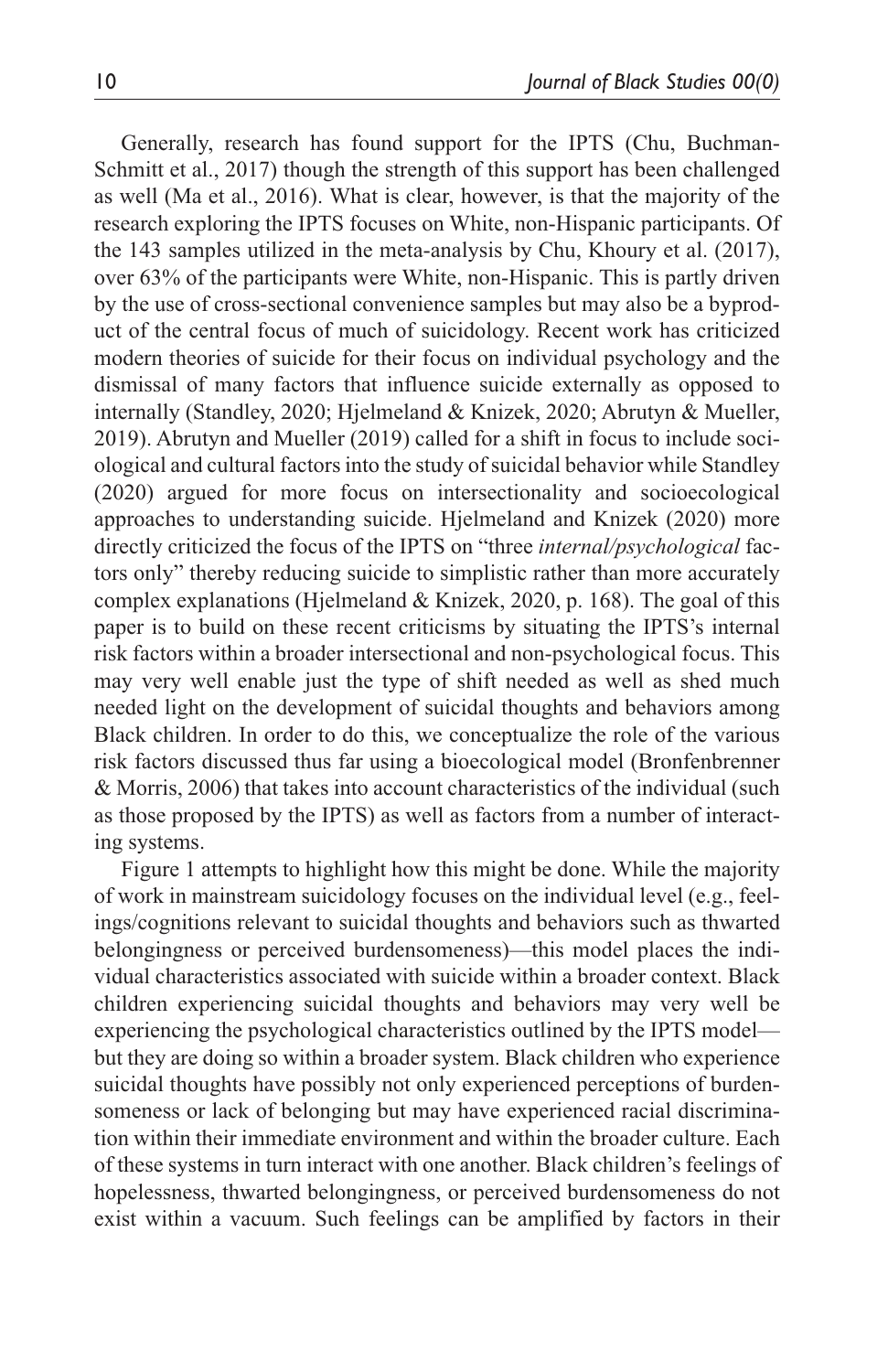

**Figure 1.** Interpersonal-Psychological Theory of Suicide through an Intersectional Framework.

immediate environments such as living in poverty, being abused, sexism or racism, or community level risk factors such as exposure to community violence, excessive punishment within school settings and drug abuse at the broadest scale. Black children whom lack a sense of belonging or social support may find it more difficult to feel empowered or resilient especially when societal shifts (such as the amplification of anti-Black voices by those in power) occur that negatively impact both the individual child and their communities and environments. In addition, lack of adult allies within this context may contribute to Black children's low sense of worth and inability to nurture resilience among youth (Opara et al., 2020). A final example of how this can be amplified by belonging to intersecting identities is the increased risk of suicide among LGBTQ Black youth (Bostwick et al., 2014; Kann et al., 2018; Settler & Katz, 2017). While LGBTQ Black youth report similar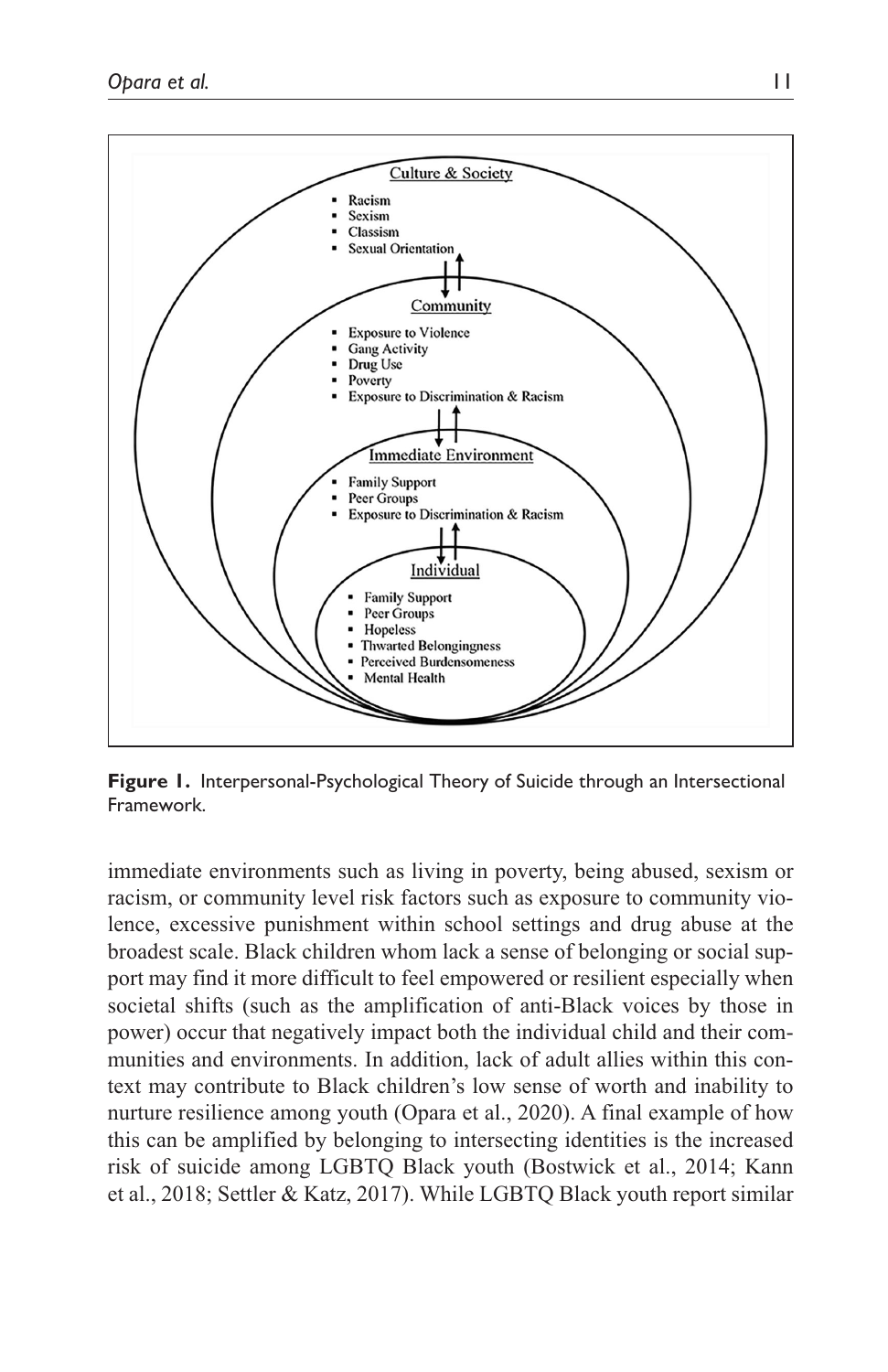levels of depressed mood and suicidality compared to LGBTQ youth overall, they are significantly less likely to receive professional care—which may be influenced by a number of factors unique to Black youth discussed above (such as stigma, mistrust, and lack of resources within a community; The Trevor Project, 2020).

# **Implications for Research, Policy, and Practice**

Due to the recent attention being placed on the rise of Black children dying by suicide, researchers should seek to center the experiences of Black children using an intersectional lens. Bowleg (2012) posited that the difficulties researchers have in using intersectionality theory is its inability to "test" the theory on a specific population. By nature, the concept of intersectionality subverts its ability to test or measure, as that would assume that categories of identities can be divided and measured. Intersectionality theory allows researchers to understand the importance of viewing populations as having multiplicative identities (socioeconomic status, sexual orientation, gender identity) that contribute to their view of society and their current conditions (Collins, 2000; Opara et al., 2019).

The IPTS calls on clinicians working with suicidal youth to be aware of components that may be seen as significant risk factors for suicidal thoughts and behaviors such as thwarted belongingness, perceived burdensomeness, and hopelessness. The present paper attempts to illustrate how the IPTS can be made more applicable to working with Black children who may be at risk of dying by suicide by focusing on the various levels of influence and intersecting identities. The importance of considering the intersecting effects of multiple risk factors within the context of Black children is consistent with intersectionality theory and recent pushes in the field of suicidology (e.g., Abrutyn & Mueller, 2019) and can be relevant during the assessment and intervention process with Black children in clinical settings. Examples of utilizing IPTS in clinical settings with Black children would include assessing feelings or thoughts around burdensomeness, a lack of belonging and/or social ties, and hopelessness. However, while these should be assessed to aid in identifying those at risk for suicidal thoughts—characteristics of the acquired capability must also be assessed to determine who is at greatest risk for attempting suicide. This can be done by assessing access to means (e.g., firearms in the home or access to firearms within neighborhoods), fearlessness surrounding death, and increased pain tolerance. Within the context of Black children, clinicians should be aware of trauma and abuse, exposure to violence, societal/cultural factors, and resilience as important factors to consider in assessing suicide risk.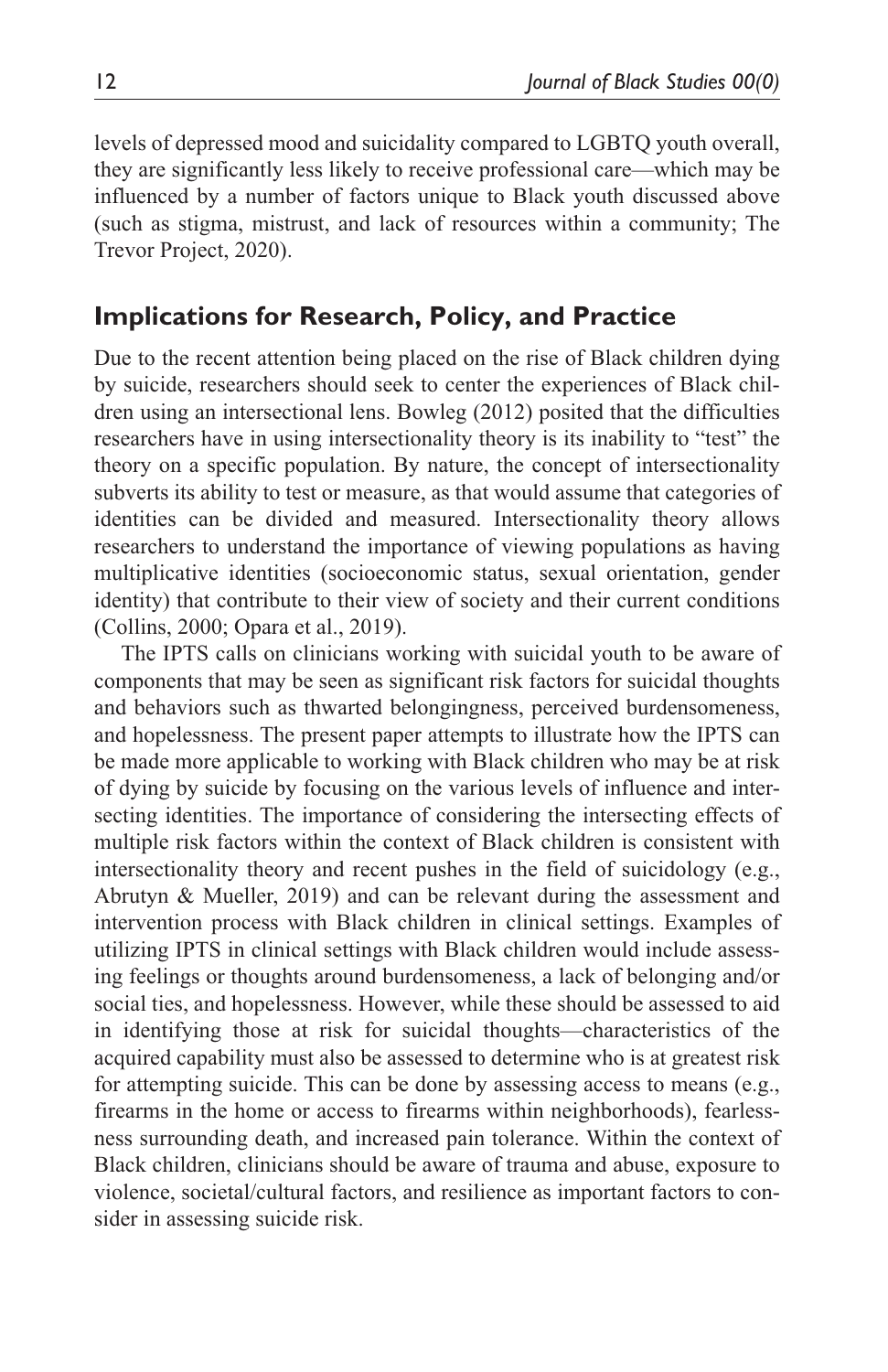Prevention interventions for Black children should target areas where risk factors are more likely to be present and invest in key protective factors that help reduce stigma related to mental health disorders. Researchers and clinicians should understand the inherent mistrust that Black children and families may have with treatment providers. In addition, lack of access to culturally sensitive mental health care clinics in urban communities is an important risk factor that has to be addressed in order to alleviate this issue. Therefore, community-based prevention interventions should be implored for Black children. Specifically, community-based prevention interventions that encourage social support, challenge burdensome feelings through improving sense of worth, and increase racial and gender pride as a strategy to foster sense of belonging to a group and increase their self-worth. In addition, more research should explore gender and LGBTQ specific characteristics of Black children with suicide ideation in order to provide evidence that can be used to develop gender and racial specific interventions for Black children. Research is also needed to explore how risk factors across the various systems (e.g., individual vs immediate environment vs community) interact to influence suicidal thoughts and behaviors among Black children. Some ways this may occur have been discussed early in this manuscript (such as burdensomeness being felt by those experiencing poverty) but must be explored more fully in future research.

Clinicians should understand the impact such risk factors can have on suicide among Black children. There are cultural and gender differences that may seek to increase suicide risk in Black children. Incorporating programs that highlight factors already present within Black families allows individuals from a marginalized background to appreciate the tools they currently possess, thereby empowering youth and families to make effective decisions that impact their view of self in a positive way. Strategies and interventions need to be implemented to help eliminate barriers to seeking mental health services as well as culturally competent mental health providers who can adequately tailor treatment services to the Black experience. More studies addressing cultural competency in the mental health system are needed to combat disparities in mental health treatment among Black children in order to reduce suicide risk.

Lastly, adopting a comprehensive public health framework could aid in the mitigation of risks associated with death by suicide among Black children. The Centers for Disease Control and Prevention (CDC, n.d.) outlined three components that comprise the public health framework: assessment, policy development, and assurance. Assessment refers to the investigation of environmental issues in a community through comprehensive needs assessments and data collection. Policy development refers to developing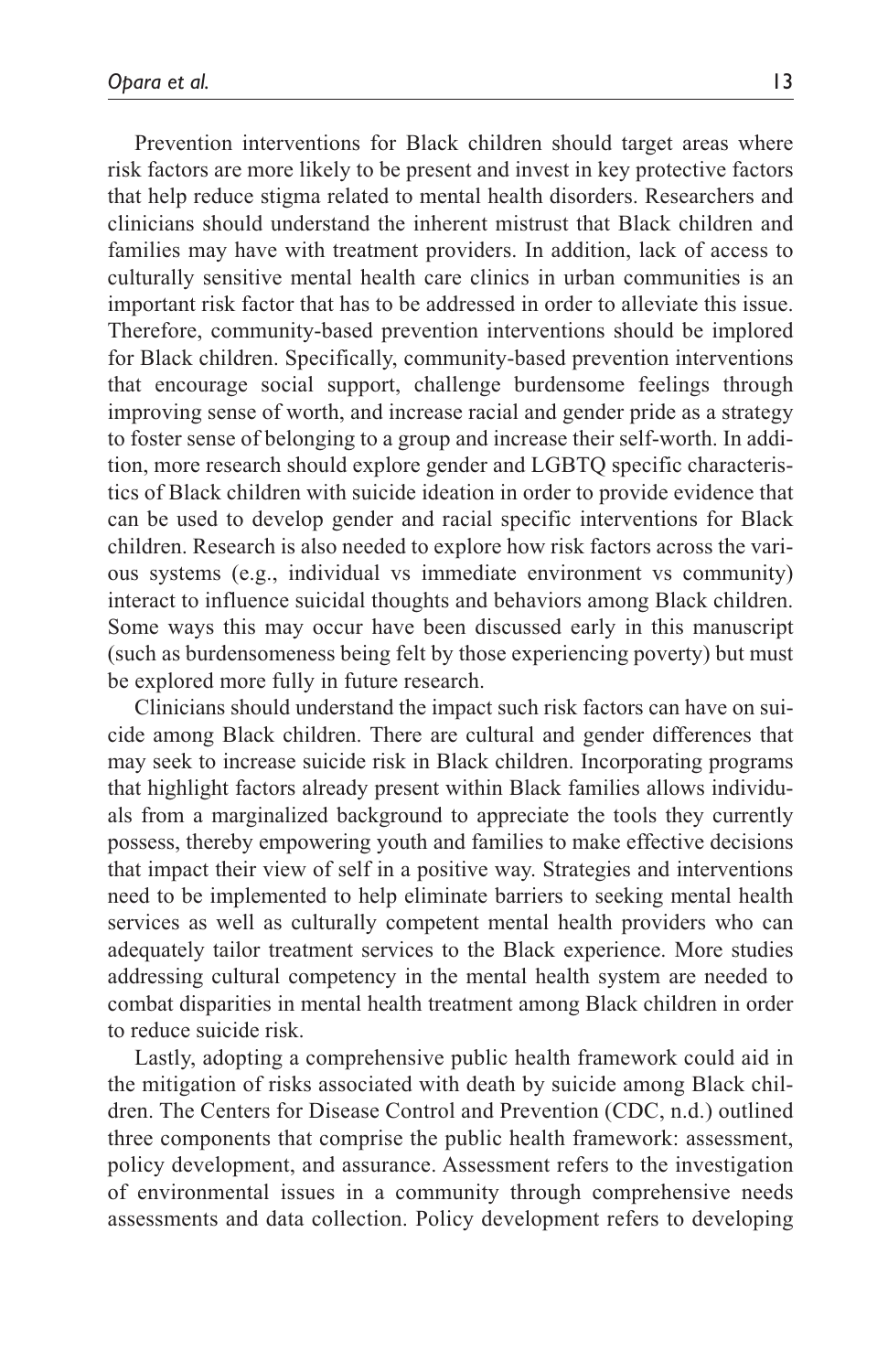policies to protect the public's health and safety. Assurance refers to how polices are enforced, regulated, and evaluated. Researchers and clinicians can play a vital role in ensuring that all components of the framework are adopted and followed in the context of culturally sensitivity. In addition, researchers and clinicians should work collaboratively with federal, state and local policy makers and legislators within a public health framework guided by an IPTS and intersectional model. A multidisciplinary and collaborative approach can inform policies and influence the direction of governmental funds to support the creation of programs and research priorities to address suicide among Black children. More specifically, we advocate for funding mechanisms to be used to provide culturally competent, strengths-based programming to support Black children to be resilient, empowered, and have access to an abundance of resources to address their mental health needs.

# **Conclusion**

Strengths-based and culturally competent frameworks are beginning to emerge as key instruments in social science fields such social work, counseling, and psychology. Practitioners must acknowledge that historically marginalized families should feel valued and applauded for their work in challenging negative narratives and stereotypical beliefs about their groups. As Black families must live in communities that are often segregated and under-resourced, the ability of parents, educators, and adult allies to continue to empower and promote positive sense of self in Black children is crucial in prevention. The incorporation of an intersectional lens in prevention research and clinical practice would allow for more targeted suicide prevention programs. We encourage clinicians to further identify risk factors that may be present in the lives of Black children and begin to target mental health care services to Black children through their environments. Such an approach can be profound in saving the lives of Black children who otherwise may go through the world alone and ignored.

## **Declaration of Conflicting Interests**

The author(s) declared no potential conflicts of interest with respect to the research, authorship, and/or publication of this article.

## **Funding**

The author(s) received no financial support for the research, authorship, and/or publication of this article.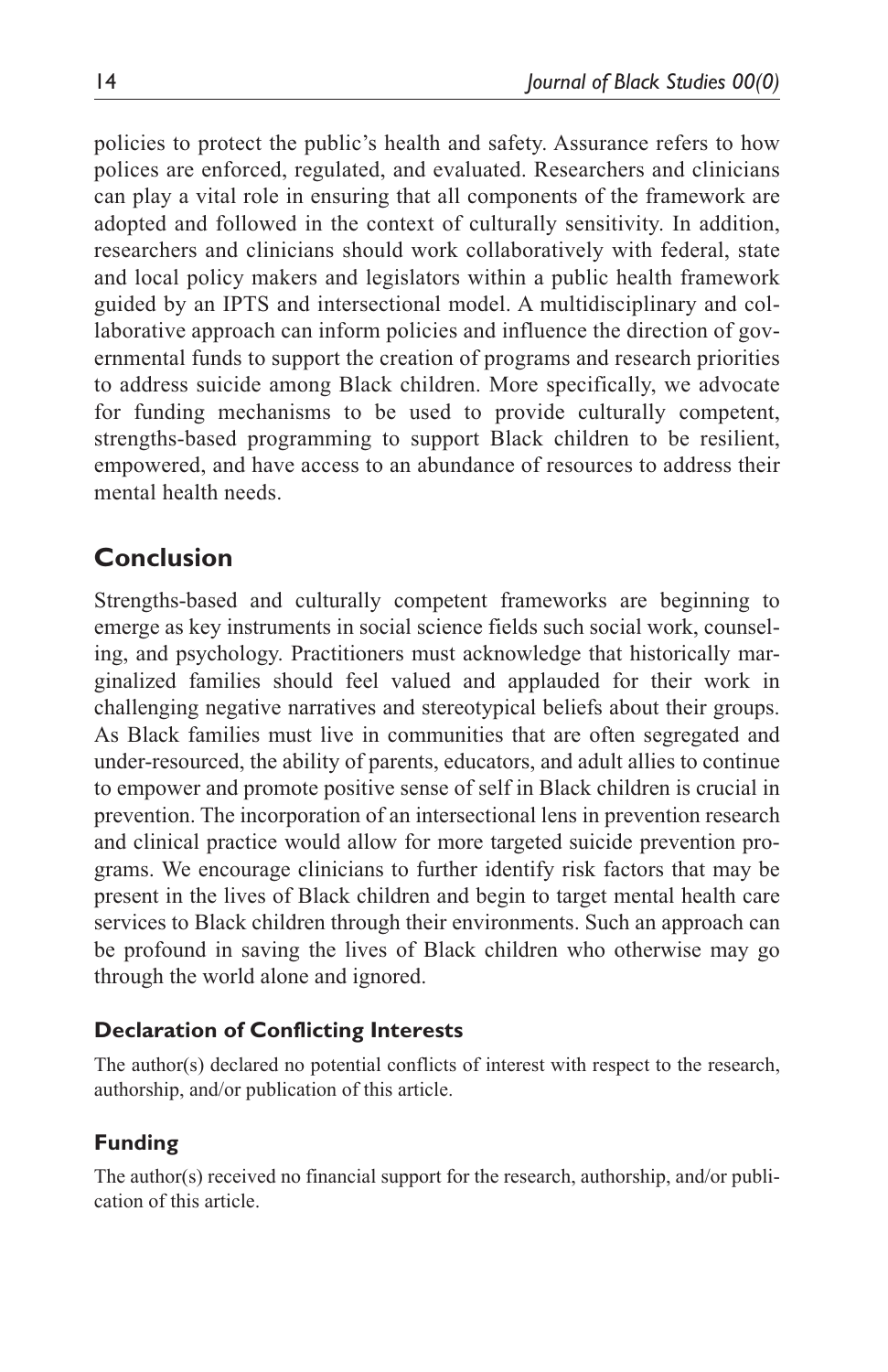### **ORCID iD**

Ijeoma Opara  $\Box$  <https://orcid.org/0000-0002-1118-4699>

#### **References**

- Abrutyn, S., & Mueller, A. S. (2019). Toward a robust science of suicide: Epistemological, theoretical, and methodological considerations in advancing suicidology. *Death Studies*.<https://doi.org/10.1080/07481187.2019.1660081>
- Amutah-Onukagha, N., Mahadevan, M., Opara, I., Rodriguez, M., Trusdell, M., & Kelly, J. (2018). Project THANKS: Examining HIV/AIDS-related barriers and facilitators to care in African American women: A community perspective. *AIDS Patient Care and STDs*, *32*(4), 119–128.
- Assari, S., Gibbons, F., & Simons, R. (2018). Depression among Black Youth; Interaction of Class and Place. *Brain Sciences*, *8*(6), 108.
- Baker, J. (2017). *The manifestations of prejudice in everyday life: An examination of racial microaggressions, ethnophaulisms, and integrated threats as observed by white post secondary youth in St. John's, Newfoundland and Labrador*. Memorial University of Newfoundland, St. John's Newfoundland, and Labrador.
- Barksdale, C. L., Azur, M., & Leaf, P. J. (2010). Differences in mental health service sector utilization among African American and Caucasian youth entering systems of care programs. *The Journal of Behavioral Health Services & Research*, *37*(3), 363–373.
- Beck, A. T., Brown, G., & Steer, R. A. (1989). Prediction of eventual suicide in psychiatric inpatients by clinical ratings of hopelessness. *Journal of Consulting and Clinical Psychology*, *57*(2), 309.
- Berger, M., & Sarnyai, Z. (2015). "More than skin deep": stress neurobiology and mental health consequences of racial discrimination. *Stress*, *18*(1), 1–10.
- Bostwick, W. B., Meyer, I., Aranda, F., Russell, S., Hughes, T., Birkett, M., & Mustanski, B. (2014). Mental health and suicidality among racially/ethnically diverse sexual minority youths. *American Journal of Public Health*, *104*(6), 1129–1136.
- Bowleg, L. (2012). The problem with the phrase women and minorities: Intersectionality—an important theoretical framework for public health. *American Journal of Public Health*, *102*(7), 1267–1273.
- Brailovskaia, J., Teismann, T., & Margraf, J. (2018). Cyberbullying, positive mental health and suicide ideation/behavior. *Psychiatry Research*, *267*, 240–242.
- Bridge, J. A., Horowitz, L. M., Fontanella, C. A., Sheftall, A. H., Greenhouse, J., Kelleher, K. J., & Campo, J. V. (2018). Age-related racial disparity in suicide rates among US youths from 2001 through 2015. *JAMA Pediatrics*, *172*(7), 697– 699.
- Bronfenbrenner, U., & Morris, P. A. (2006). The bioecological model of human development. In R. M. Lerner (Ed.), *Handbook of child development: Vol. 1. Theoretical models of human development* (6th ed., pp. 793–828). Wiley.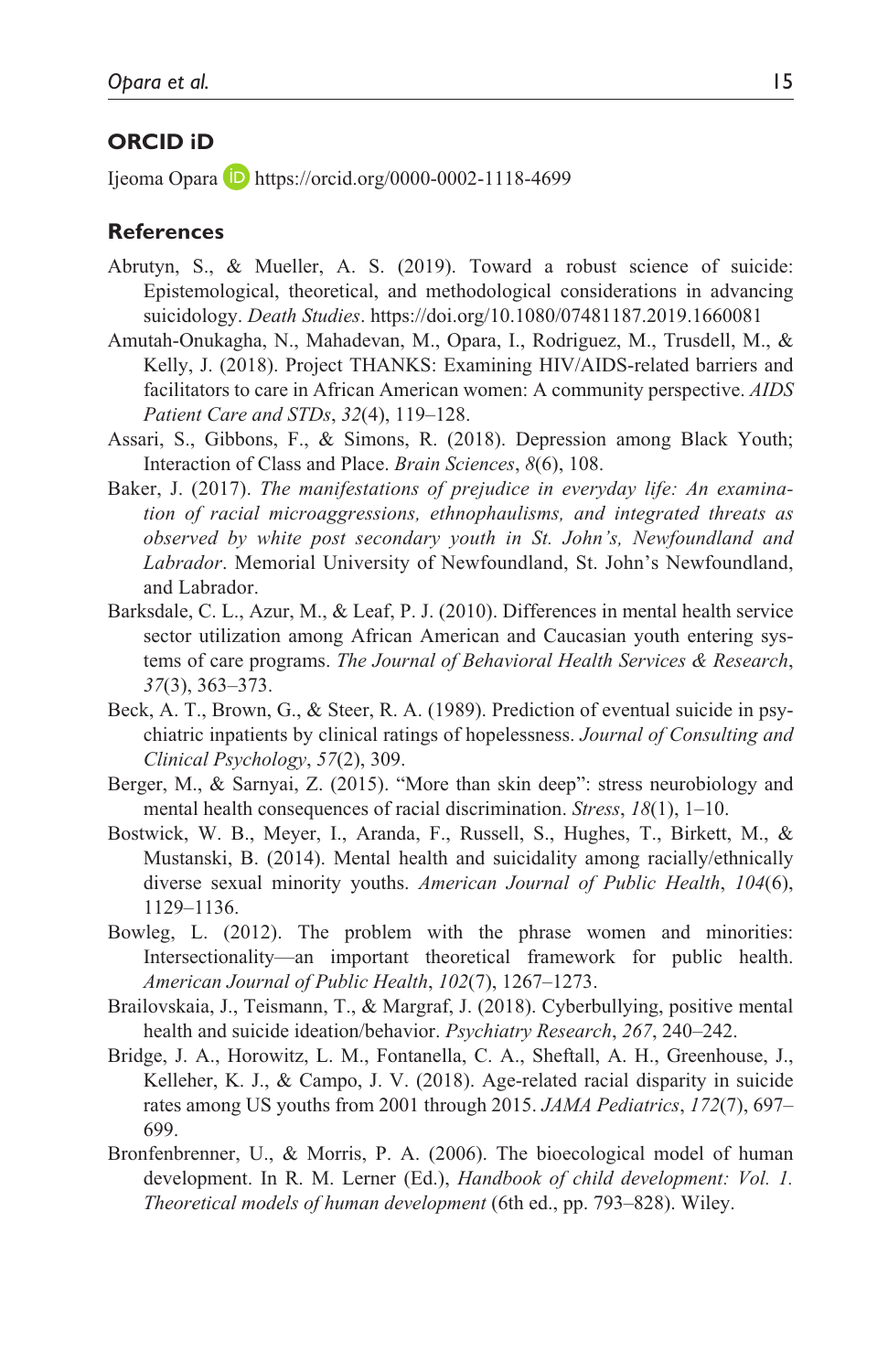- Chambers, B. D., & Erausquin, J. T. (2018). Race, sex, and discrimination in school settings: A multilevel analysis of associations with delinquency. *Journal of School Health*, *88*(2), 159–166.
- Clarke, J. N., & Mosleh, D. (2015). Risk and the Black American child: Representations of children's mental health issues in three popular African American magazines. *Health, Risk & Society*, *17*(1), 1–14.
- Cochran, S. D., Mays, V. M., Alegria, M., Ortega, A. N., & Takeuchi, D. (2007). Mental health and substance use disorders among Latino and Asian American lesbian, gay, and bisexual adults. *Journal of Consulting and Clinical Psychology*, *75*(5), 785–794.
- Chu, C., Buchman-Schmitt, J. M., Stanley, I. H., Hom, M. A., Tucker, R. P., Hagan, C. R., Rogers, M. L., Podlogar, M. C., Chiurliza, B., Ringer, F. B., Michaels, M. S., Patros, C. H. G., & Joiner, T. E. Jr. (2017). The interpersonal theory of suicide: A systematic review and meta-analysis of a decade of cross-national research. *Psychological Bulletin*, *143*(12), 1313–1345. [https://doi.org/10.1037/](https://doi.org/10.1037/bul0000123) [bul0000123](https://doi.org/10.1037/bul0000123)
- Chu, J., Khoury, O., Ma, J., Bahn, F., Bongar, B., & Goldblum, P. (2017). An empirical model and ethnic differences in cultural meanings via motives for suicide. *Journal of Clinical Psychology*, *73*(10), 1343–1359. [https://doi.org/10.1002/](https://doi.org/10.1002/jclp.22425) [jclp.22425](https://doi.org/10.1002/jclp.22425)
- Collins, P. H. (2000). *Black feminist thought: Knowledge, consciousness, and the politics of empowerment*. Routledge.
- Crenshaw, K. (1991). Mapping the margins: Identity politics, intersectionality, and violence against women. *Stanford Law Review*, *43*(6), 1241–1299.
- Cullins, L. M., Solages, M. M., & McKnight, S. (2019). Depression in African American and Black Caribbean youth and the intersection of spirituality and religion: Clinical opportunities and considerations. *Child and Adolescent Psychiatric Clinics of North America*, *28*(3), 473–482.
- Curtin, S. C., & Heron, M. (2019) *Death rates due to suicide and homicide among persons aged 10–24: United States, 2000–2017*. NCHS Data Brief, no 352. National Center for Health Statistics.
- Davis, G. Y., & Stevenson, H. C. (2006). Racial socialization experiences and symptoms of depression among Black youth. *Journal of Child and Family Studies*, *15*(3), 293–307.
- Dawson, M. C. (1994). A black counterpublic? Economic earthquakes, racial agenda (s), and black politics. *Public Culture*, *7*(1), 195–223.
- Drapeau, C. W., & McIntosh, J. L. (2018). U.S.A. suicide 2017: Official final data. *American Association of Suicidology*. Retrieved December 10, 2018, from <https://www.suicidology.org>
- English, D., Lambert, S. F., & Ialongo, N. S. (2014). Longitudinal associations between experienced racial discrimination and depressive symptoms in African American adolescents. *Developmental Psychology*, *50*(4), 1190–1196.
- Farahmand, F. K., Grant, K. E., Polo, A. J., & Duffy, S. N. (2011). School-based mental health and behavioral programs for low-income, urban youth: A systematic and meta-analytic review. *Clinical Psychology: Science and Practice*, *18*(4), 372–390.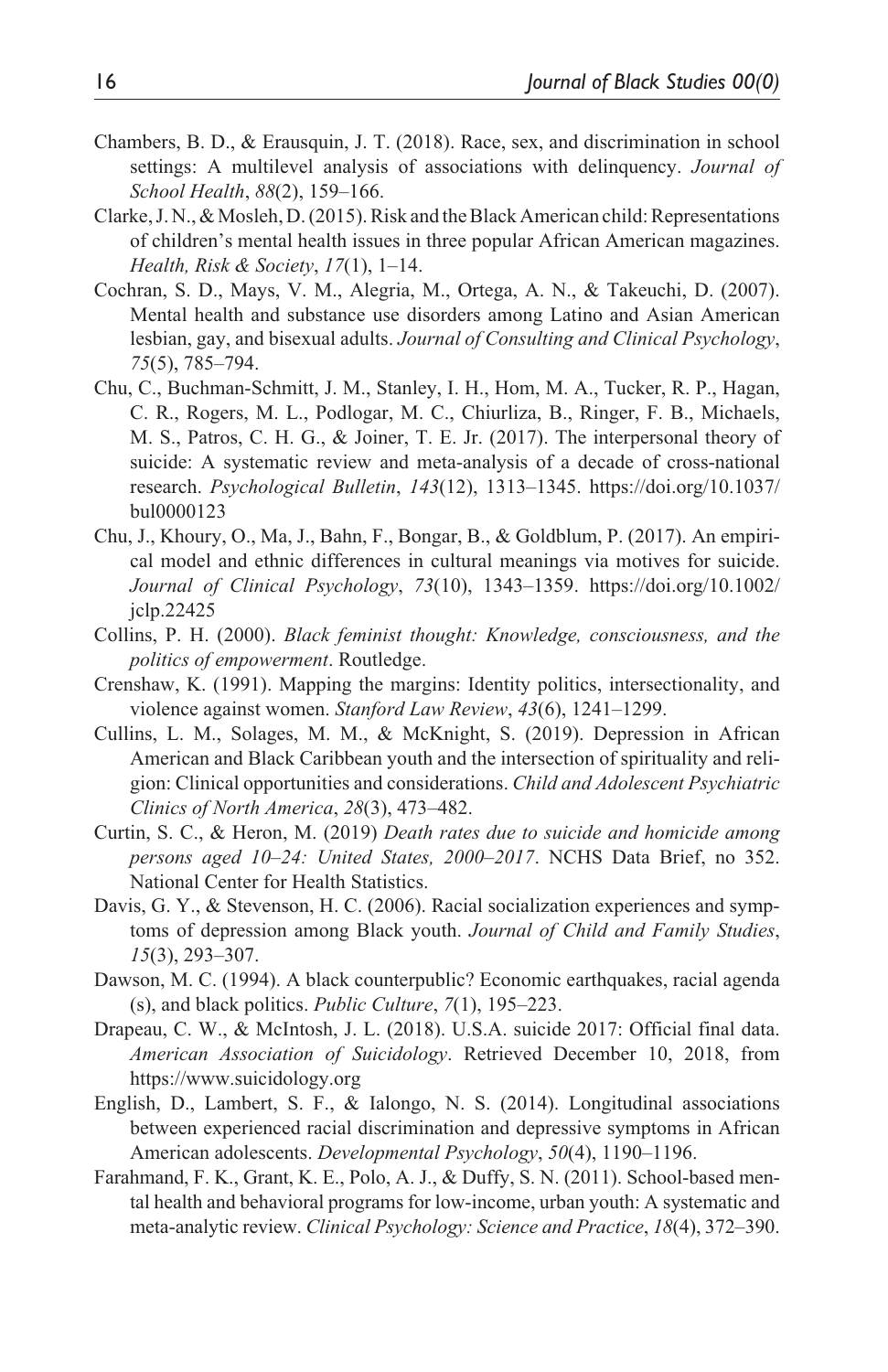- Gibbs, J. J., & Goldbach, J. (2015). Religious conflict, sexual identity, and suicidal behaviors among LGBT young adults. *Archives of Suicide Research*, *19*(4), 472– 488.<https://doi.org/10.1080/13811118.2015.1004476>
- Grossman, A. H., & D'Augelli, A. R. (2007). Transgender youth and life-threatening behaviors. *Suicide & Life-Threatening Behavior*, *37*(5), 527–537. [https://doi.](https://doi.org/10.1521/suli.2007.37.5.527) [org/10.1521/suli.2007.37.5.527](https://doi.org/10.1521/suli.2007.37.5.527)
- Gomez, J., Miranda, R., & Polanco, L. (2011). Acculturative stress, perceived discrimination, and vulnerability to suicide attempts among emerging adults. *Journal of Youth and Adolescence*, *40*(11), 1465–1476. [https://doi.org/10.1007/](https://doi.org/10.1007/s10964-011-9688-9) [s10964-011-9688-9](https://doi.org/10.1007/s10964-011-9688-9)
- Gunn, J. F., III, Goldstein, S. E., & Eccles, J. S. (in preparation). A longitudinal investigation of suicidal thoughts in African American and European American young adults.
- Hastings, J. F., & Snowden, L. R. (2019). African Americans and Caribbean Blacks: Perceived neighborhood disadvantage and depression. *Journal of Community Psychology*, *47*(2), 227–237.
- Henderson, D. X., Jones, J., McLeod, K., Jackson, K., Lunsford, A., & Metzger, I. (2020). A phenomenological study of racial harassment in school and emotional effects among the retrospective accounts of older black adolescents. *The Urban Review*, 1–24. <https://doi.org/10.1007/s11256-020-00551-5>
- Henderson, D. X., Walker, L., Barnes, R. R., Lunsford, A., Edwards, C., & Clark, C. (2019). A framework for race-related trauma in the public education system and implications on health for black youth. *Journal of School Health*, *89*(11), 926–933.<https://doi.org/10.1111/josh.12832>
- Hjelmeland, H., & Knizek, B. L. (2020). The emperor's new clothes? A critical look at the interpersonal theory of suicide. *Death Studies*, *44*(3), 168–178. [https://doi.](https://doi.org/1080/07481187.2018.1527796) [org/1080/07481187.2018.1527796](https://doi.org/1080/07481187.2018.1527796)
- Hope, E. C., Hoggard, L. S., & Thomas, A. (2015). Emerging into adulthood in the face of racial discrimination: Physiological, psychological, and sociopolitical consequences for African American youth. *Translational Issues in Psychological Science*, *1*(4), 342–351.
- Huebner, D. M., Kegeles, S. M., Rebchook, G. M., Peterson, J. L., Neilands, T. B., Johnson, W. D., & Eke, A. N. (2014). Social oppression, psychological vulnerability, and unprotected intercourse among young Black men who have sex with men. *Health Psychology*, *33*(12), 1568.
- Joiner, T. E., Jr. (2005). *Why people die by suicide*. Harvard University Press.
- Kann, L., McManus, T., Harris, W. A., Shanklin, S. L., Flint, K. H., Queen, B., Lowry, R., Chyen, D., Whittle, L., Thornton, J., Lim, C., Bradford, D., Yamakawa, Y., Leon, M., Brener, N., & Ethier, K. A. (2018). Youth risk behavior surveillance-United States, 2017. *Morbidity and Mortality Weekly Report Surveillance Summaries*, *67*(8), 1–114.
- Keels, M., Durkee, M., & Hope, E. (2017). The psychological and academic costs of school-based racial and ethnic microaggressions. *American Educational Research Journal*, *54*(6), 1316–1344.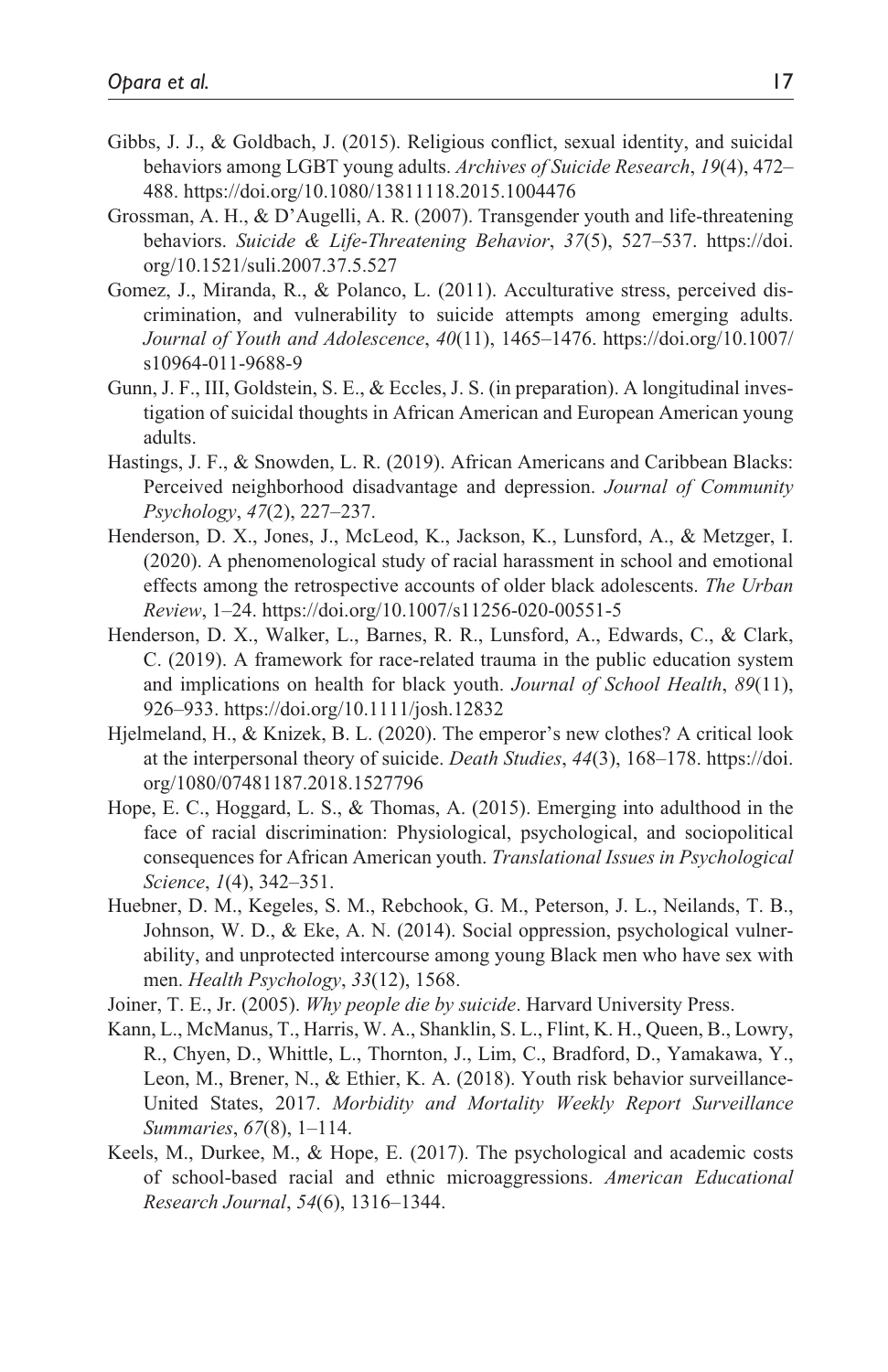- King, M., Semlyen, J., Tai, S. S., Killaspy, H., Osborn, D., Popelyuk, D., & Nazareth, I. (2008). A systematic review of mental disorder, suicide, and deliberate self harm in lesbian, gay and bisexual people. *BMC Psychiatry*, *8*(1), 70. [https://doi.](https://doi.org/10.1186/1471-244X-8-70) [org/10.1186/1471-244X-8-70](https://doi.org/10.1186/1471-244X-8-70)
- Lardier, D. T., Jr., Bermea, A. M., Pinto, S. A., Garcia-Reid, P., & Reid, R. J. (2017). The relationship between sexual minority status and suicidal ideations among urban Hispanic adolescents. *Journal of LGBT Issues in Counseling*, *11*(3), 174– 189.
- Lambert, S. F., Herman, K. C., Bynum, M. S., & Ialongo, N. S. (2009). Perceptions of racism and depressive symptoms in African American adolescents: The role of perceived academic and social control. *Journal of Youth and Adolescence*, *38*(4), 519–531.
- Lanier, Y., Sommers, M. S., Fletcher, J., Sutton, M. Y., & Roberts, D. D. (2017). Examining racial discrimination frequency, racial discrimination stress, and psychological well-being among Black early adolescents. *Journal of Black Psychology*, *43*(3), 219–229.
- Lê Cook, B., Barry, C. L., & Busch, S. H. (2013). Racial/ethnic disparity trends in children's mental health care access and expenditures from 2002 to 2007. *Health Services Research*, *48*(1), 129–149. [https://doi.org/10.1111/j.1475-](https://doi.org/10.1111/j.1475-6773.2012.01439.x) [6773.2012.01439.x](https://doi.org/10.1111/j.1475-6773.2012.01439.x)
- Lindsey, M. A., Chambers, K., Pohle, C., Beall, P., & Lucksted, A. (2013). Understanding the behavioral determinants of mental health service use by urban, under-resourced black youth: Adolescent and caregiver perspectives. *Journal of Child and Family Studies*, *22*(1), 107–121.
- Lindsey, M. A., Sheftall, A. H., Xiao, Y., & Joe, S. (2019). Trends of suicidal behaviors among high school students in the United States: 1991-2017. *Pediatrics*, *144*(5), e20191187. <https://doi.org/10.1542/peds.2019-1187>
- Ma, J., Batterham, P. J., Calear, A. L., & Han, J. (2016). A systematic review of the predictions of the Interpersonal-Psychological Theory of Suicidal Behavior. *Clinical Psychology Review*, *46*, 34–45. <https://doi.org/10.1016/j.cpr.2016.04.008>
- Mallett, C. A. (2017). The school-to-prison pipeline: Disproportionate impact on vulnerable children and adolescents. *Education and Urban Society*, *49*(6), 563–592.
- McGuire, K. M., Cisneros, J., & McGuire, T. D. (2017). Intersections at a (heteronormative) crossroad: Gender and sexuality among Black students' spiritual-andreligious narratives. *Journal of College Student Development*, *58*(2), 175–197.
- McLaughlin, K. A., Hilt, L. M., & Nolen-Hoeksema, S. (2007). Racial/ethnic differences in internalizing and externalizing symptoms in adolescents. *Journal of Abnormal Child Psychology*, *35*(5), 801–816.
- Metzger, I. W., Cooper, S. M., Ritchwood, T. D., Onyeuku, C., & Griffin, C. B. (2017). Profiles of African American college students' alcohol use and sexual behaviors: Associations with stress, racial discrimination, and social support. *The Journal of Sex Research*, *54*(3), 374–385.
- Metzger, I. W., Salami, T., Carter, S., Halliday-Boykins, C., Anderson, R. E., Jernigan, M. M., & Ritchwood, T. (2018). African American emerging adults' experiences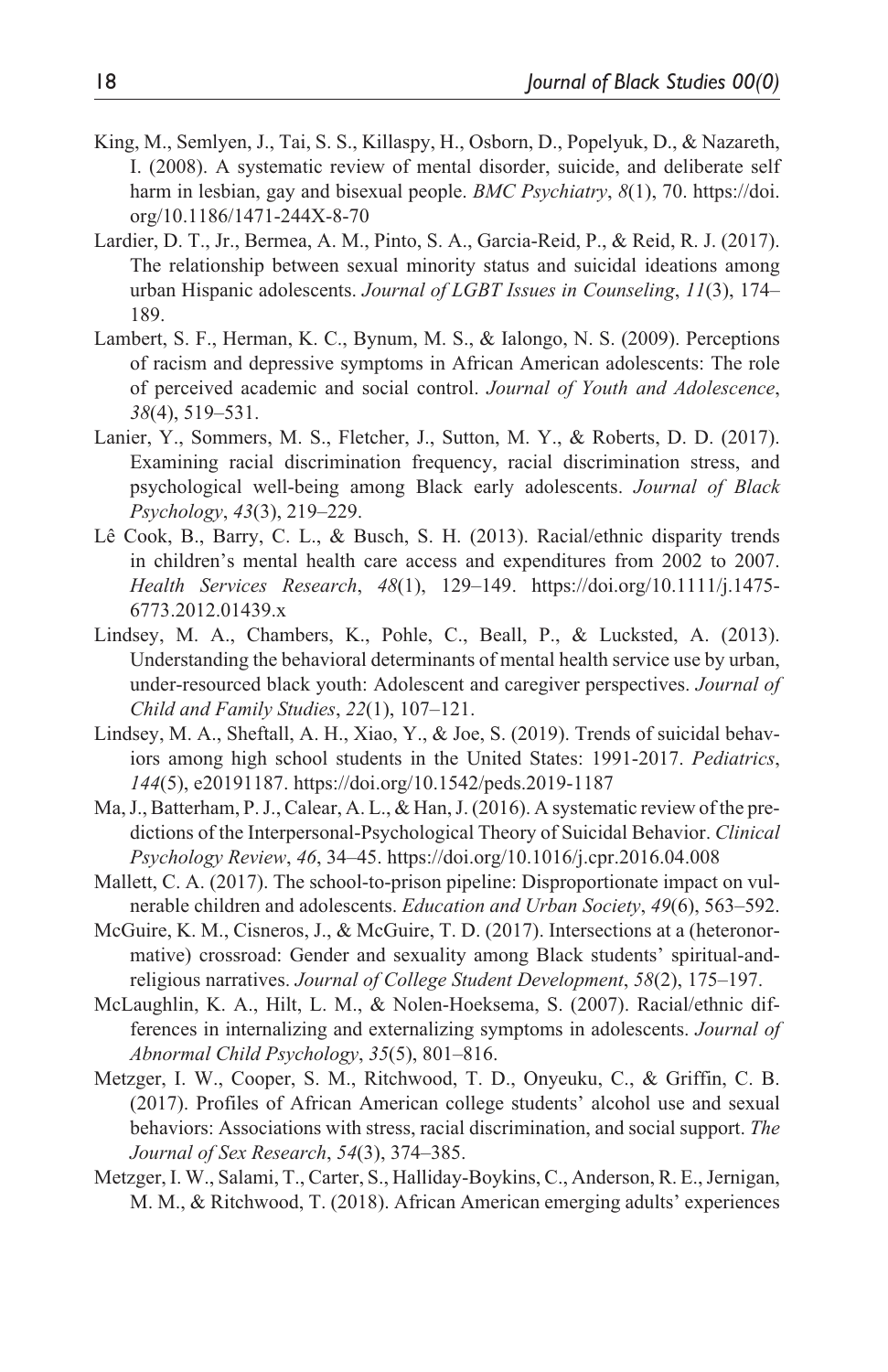with racial discrimination and drinking habits: The moderating roles of perceived stress. *Cultural Diversity and Ethnic Minority Psychology*, *24*(4), 489–497.

- Merkwae, A. (2015). Schooling the police: Race, disability, and the conduct of school resource officers. *Michigan Journal of Race & Law*, *21*, 147–152.
- Mereish, E. H., O'Cleirigh, C., & Bradford, J. B. (2013). Interrelationships between LGBT-based victimization, suicide, and substance use problems in a diverse sample of sexual and gender minorities. *Psychology, Health & Medicine 19*(1), 1–13.<https://doi.org/10.1080/13548506.2013.780129>.
- Meyer, I. H., Dietrich, J., & Schwartz, S. (2008). Lifetime prevalence of mental disorders and suicide attempts in diverse lesbian, gay, and bisexual populations. *American Journal of Public Health*, *98*(6), 1004–1006.
- Miller, B., & Taylor, J. (2012). Racial and socioeconomic status differences in depressive symptoms among black and white youth: An examination of the mediating effects of family structure, stress and support. *Journal of Youth and Adolescence*, *41*(4), 426–437.
- Murry, V. M., Heflinger, C. A., Suiter, S. V., & Brody, G. H. (2011). Examining perceptions about mental health care and help-seeking among rural African American families of adolescents. *Journal of Youth Adolescence*, *40*(9), 1118– 1131.
- Mustanski, B., & Liu, R. T. (2013). A longitudinal study of predictors of suicide attempts among lesbian, gay, bisexual, and transgender youth. *Archives of Sexual Behavior*, *42*(3), 437–448.
- Opara, I., Lardier, D. T., Jr., Reid, R. J., & Garcia-Reid, P. (2019). "It all starts with the parents": A qualitative study on protective factors for drug-use prevention among Black and Hispanic girls. *Affilia*, *34*(2), 199–218.
- Opara, I., Rodas, E. I. R., Lardier, D. T., Garcia-Reid, P., & Reid, R. J. (2020). Validation of the Abbreviated Socio-Political Control Scale for Youth (SPCS-Y) among urban girls of color. *Child and Adolescent Social Work Journal*, *37*(1), 83–95.
- Phillips, M. R. (2010). Rethinking the role of mental illness in suicide. *American Journal of Psychiatry*, *167*(7), 731–733. [https://doi.org/10.1176/appi.](https://doi.org/10.1176/appi.ajp.2010.10040589) [ajp.2010.10040589](https://doi.org/10.1176/appi.ajp.2010.10040589)
- Pinderhughes, H., Davis, R., & Williams, M. (2015). *Adverse community experiences and resilience: A framework for addressing and preventing community trauma*. Prevention Institute.
- Polanco-Roman, L., Anglin, D. M., Miranda, R., & Jeglic, E. L. (2019). Racial/ethnic discrimination and suicidal ideation in emerging adults: The role of traumatic stress and depressive symptoms varies by gender not race/ethnicity. *Journal of Youth and Adolescence*, *48*(10), 2023–2037.
- Respress, B. N., Amutah-Onukagha, N. N., & Opara, I. (2018). The effects of schoolbased discrimination on adolescents of color sexual health outcomes: A social determinants approach. *Social Work in Public Health*, *33*(1), 1–16.
- Seaton, E. K., Caldwell, C. H., & Sellers, R. M. (2010). An Intersectional Approach for Understanding Perceived Discrimination and Psychological Well-Being Among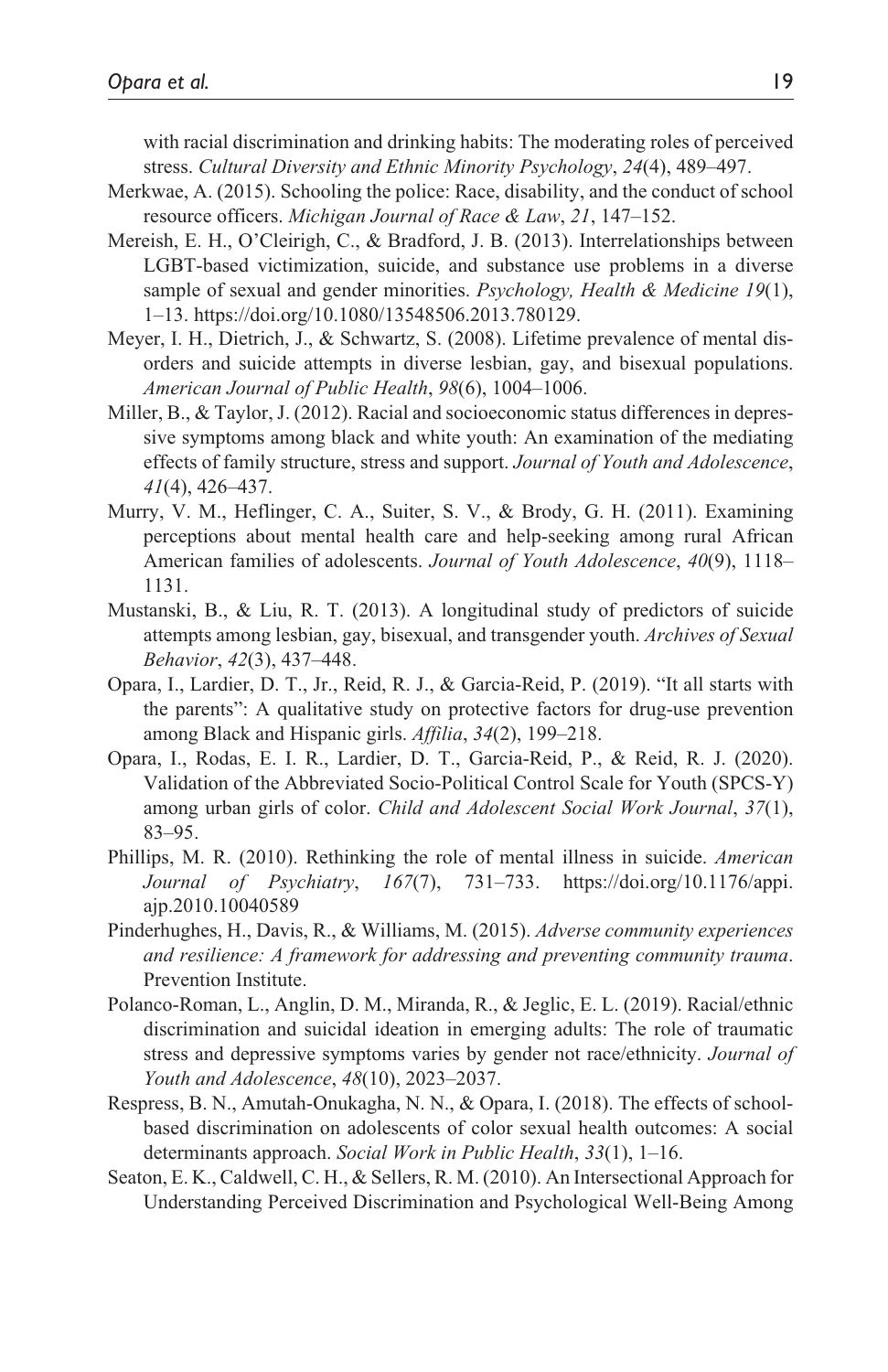African American and Caribbean Black Youth. *Developmental Psychology*, *46*(5), 1372–1379.

- Settler, N. M., & Katz, L. F. (2017). Minority stress, emotion regulation, and the parenting of sexual minority youth. *Journal of GLBT Family Studies*, *13*(4), 380–400.
- Standley, C. J. (2020). Expanding our paradigms: Intersectional and socioecological approaches to suicide prevention. *Death Studies*, 1–9. Advance online publication. <https://doi.org/10.1080/07481187.2020.1725934>
- Stone, D. M., Luo, F., Ouyang, L., Lippy, C., Hertz, M. F., & Crosby, A. E. (2014). Sexual orientation and suicide ideation, plans, attempts, and medically serious attempts: Evidence from local youth risk behavior surveys, 2001–2009. *American Journal of Public Health*, *104*(2), 262–271. [https://doi.org/10.2105/](https://doi.org/10.2105/AJPH.2013.301383) [AJPH.2013.301383](https://doi.org/10.2105/AJPH.2013.301383)
- Sutter, M., & Perrin, P. B. (2016). Discrimination, mental health, and suicidal ideation among LGBTQ people of color. *Journal of Counseling Psychology*, *63*(1), 98–105. <https://doi.org/10.1037/cou0000126>
- The Trevor Project. (2020, February 13). The Trevor Project research brief: Black LGBTQ youth mental health. *The Trevor Project*. [https://www.thetrevorproject.](https://www.thetrevorproject.org/2020/02/13/research-brief-black-lgbtq-youth-mental-health/) [org/2020/02/13/research-brief-black-lgbtq-youth-mental-health/](https://www.thetrevorproject.org/2020/02/13/research-brief-black-lgbtq-youth-mental-health/)
- Switzer, R. (2019). Suicide prevention and intervention. *Life-Threatening Behavior*, *48*, 6.
- U.S. Census. (2018). Income and poverty report 2017. [https://www.census.gov/con](https://www.census.gov/content/dam/Census/library/publications/2018/demo/p60-263.pdf)[tent/dam/Census/library/publications/2018/demo/p60-263.pdf](https://www.census.gov/content/dam/Census/library/publications/2018/demo/p60-263.pdf)
- Van Orden, K. A., Witte, T. K., Cukrowicz, K. C., Braithwaite, S., Selby, E. A., & Joiner, T. E., Jr. (2010). The interpersonal theory of suicide. *Psychological Review*, *117*(2), 575–600. <https://doi.org/10.1037/a0018697>

#### **Author Biographies**

**Ijeoma Opara** is an assistant professor in the School of Welfare at Stony Brook University and Visiting Faculty in the Center for Interdisciplinary Research on AIDS at the Yale School of Public Health. Dr. Opara's research interests focuses on Black girls, youth empowerment, minority youth substance use and HIV/STI prevention, and Black families.

**Maame Araba Assan** currently works at the Public Health Management Corporation, a public health non-profit in Philadelphia, focusing on research and evaluation projects related to tobacco control and prevention, asthma, and health equity and healthy living. Her current research interests include HIV/AIDS, infant mortality, and mental illness in communities of color.

**Kimberly Pierre** received her Master of Public Health degree from Rutgers University with a concentration in Urban Public Health. Kimberly is a sexual risk avoidance specialist. Her areas of research interests include: minority health disparities, women's health, sexual and reproductive health, and maternal and child health.